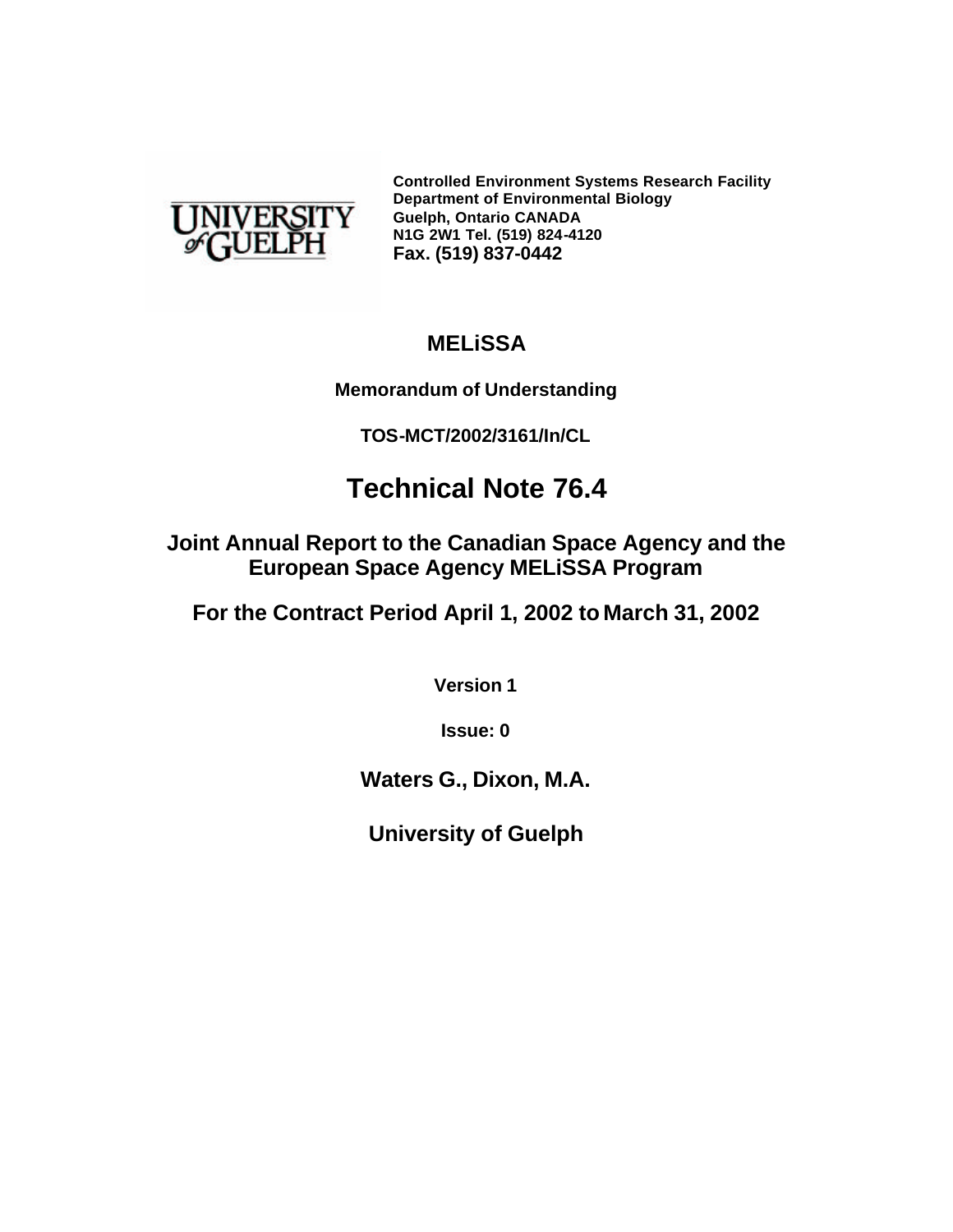# **Results of Production Trials with Beet and Lettuce in a Higher Plant Chamber**

Report on Work Completed Under Canadian Space Agency Contract 9F007-010139/00/ST and European Space Agency MELiSSA Memorandum of Understanding TOS-MCT/2002/3161/In/CL (2002).

# **Geoffrey Waters, Mike Stasiak, Danuta Gidzinski, Youbin Zheng and Mike Dixon**

Controlled Environment Systems Research Facility, Department of Environmental Biology, University of Guelph, Guelph, Ontario, CANADA

# **Section 1.0: Report Summary**

In the past year, the Controlled Environment Systems Research Facility (CESRF), University of Guelph, has been active in evaluating the performance of beet (*Beta vulgaris*) and lettuce (*Lactuca sativa*) in controlled environments. Beet and lettuce have been identified as candidate crops for inclusion in the MELiSSA pilot plant (MELiSSA General Working Meeting, November 29/30, 2001). While productivity data are available for these crops grown with basic cultural management, more information is still required relating to the performance of these crops under more advanced management strategies. More advanced strategies include integrated (multiple crops in a single chamber) and staged (multiple physiological stages) management.

The CESRF has focused research activity on beet (*Beta vulgairs* cv. Detroit Medium Red) and lettuce (*Lactuca sativa* cv. Grand Rapids) performance under staged and integrated production. It is the understanding of the CESRF team that work remains to be completed with wheat (*Triticum aestivum*) and that continued investigation with beet and lettuce is desirable.

The purpose of this annual report is to summarize information obtained in the production trials with beet and lettuce. While it is true that much of this information has already been presented in varying forms under the auspices of ESA-MELiSSA Technical Notes (TNs) and joint reports to ESA-MELiSSA and the Canadian Space Agency (CSA), the CESRF team believes that it would be useful to provide basic performance results in this annual report.

Results presented in this annual report are derived from a number of experiments performed in large full canopy sealed chambers. The studies are as follows:

- a) Full canopy trials with batch planting of lettuce
- b) Full canopy trials with batch planting of beet
- c) Full canopy trials with staged planting of beet
- d) Full canopy trials with integrated and staged planting of beet and lettuce

A summary of cultural conditions used in each of the studies is provided in Tables  $1.1 - 1.3$ .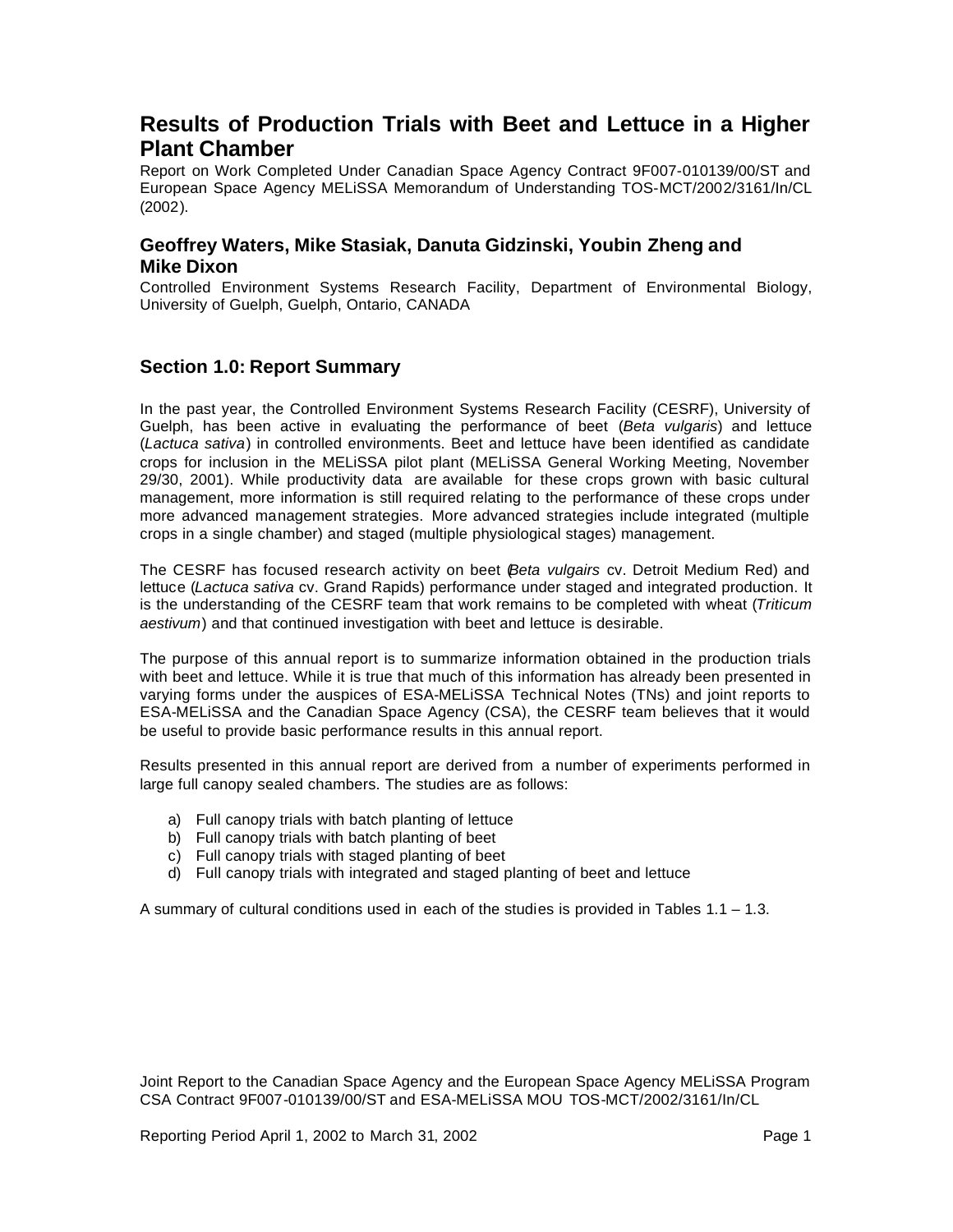Table 1.1. Summary of experimental design and conditions for full canopy beet and lettuce batch experiments. Rep. refers to the replication number. The period of study in the chamber was proceeded by a common 21 day germination period in the greenhouse environment. Chamber leakage was estimated from compensation profiles for carbon dioxide in an empty chamber over a 24 hour period.

| Parameter                                                | <b>Beet</b><br>Lettuce |                |                |                |                |
|----------------------------------------------------------|------------------------|----------------|----------------|----------------|----------------|
|                                                          | Rep.1                  | Rep. 2         | Rep. 3         | Rep. 1         | Rep. 2         |
| Period of Study<br>in Chamber                            | 16/02/02<br>to         | 02/04/02<br>to | 02/04/02<br>to | 21/05/02t<br>0 | 21/05/02t<br>o |
| (dd/mm/yr)                                               | 26/03/02               | 06/05/02       | 06/05/02       | 14/06/02       | 14/06/02       |
| Length of Study<br>(Days in Chamber)                     | 38                     | 33             | 33             | 24             | 24             |
| <b>Whole Chamber</b><br><b>Harvest Data Collected</b>    | No                     | Yes            | Yes            | Yes            | Yes            |
| Light Intensity (PPF)<br>$\mu$ molm $3s^{-1}$            | 300-600                | 300-600        | 300-600        | 300-600        | 300-600        |
| Relative Humidity (%)                                    | $75 + 5$               | $75 + 5$       | $75 \pm 5$     | $75 \pm 5$     | $75 \pm 5$     |
| CO <sub>2</sub> Concentration<br>$\mu$ L L <sup>-1</sup> | 1000                   | 1000           | 1000           | 1000           | 1000           |
| Day/Night Temperature<br>٥C                              | 26/20                  | 26/20          | 26/20          | 26/20          | 26/20          |
| Photoperiod<br>hrs light day <sup>-1</sup>               | 14                     | 14             | 14             | 14             | 14             |
| Chamber Leakage Rate<br>(% volume day $\frac{1}{2}$ )    | 12                     | 15             | 15             | 13             | 13             |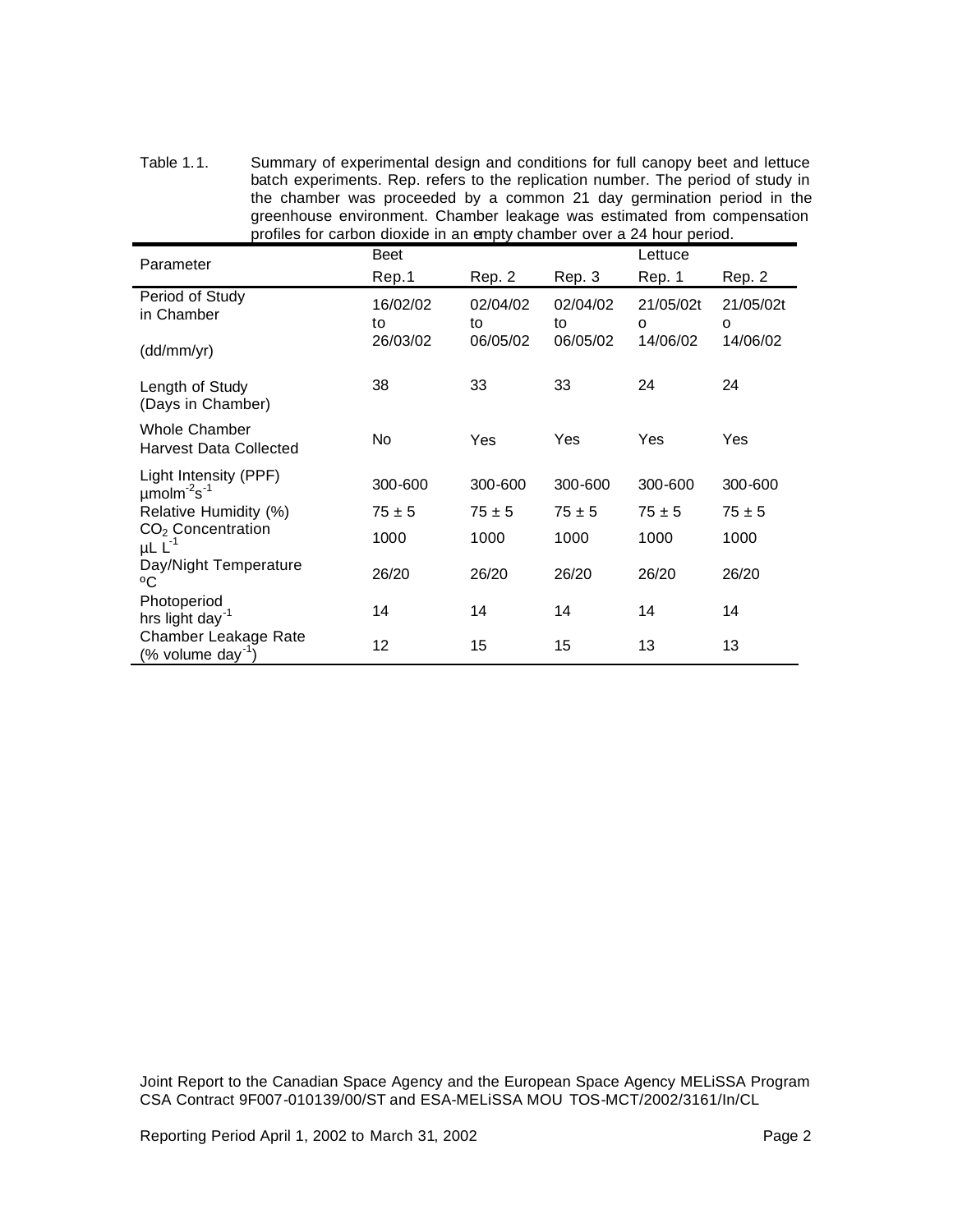Table 1.2. Summary of experimental design and conditions for full canopy beet staged experiments. Rep. refers to the replication number. The period of study in the chamber was proceeded by a common 21 day germination period in the greenhouse environment. Chamber leakage was estimated from compensation profiles for carbon dioxide in an empty chamber over a 24 hour period.

| Parameter                                     | Rep.1        | Rep. 2       |
|-----------------------------------------------|--------------|--------------|
| Period of Study                               | 24/06/02     | 24/06/02     |
| in Chamber                                    | to           | to           |
| (dd/mm/yr)                                    | 21/08/02     | 21/08/02     |
| Length of Study                               | 58           | 58           |
| (Days in Chamber)                             |              |              |
| Whole Chamber                                 | Yes          | Yes          |
| <b>Harvest Data Collected</b>                 | by age class | by age class |
|                                               |              |              |
| Light Intensity (PPF)<br>$\mu$ molm $3s^{-1}$ | 300-600      | 300-600      |
| Relative Humidity (%)                         | $75 \pm 5$   | $75 \pm 5$   |
| $CO2$ Concentration                           |              |              |
| $\mu$ L L <sup>-1</sup>                       | 1000         | 1000         |
| Day/Night Temperature                         | 26/20        | 26/20        |
| °C                                            |              |              |
| Photoperiod                                   | 14           | 14           |
| hrs light day <sup>-1</sup>                   |              |              |
| Chamber Leakage Rate                          | 15           | 15           |
| (% volume day                                 |              |              |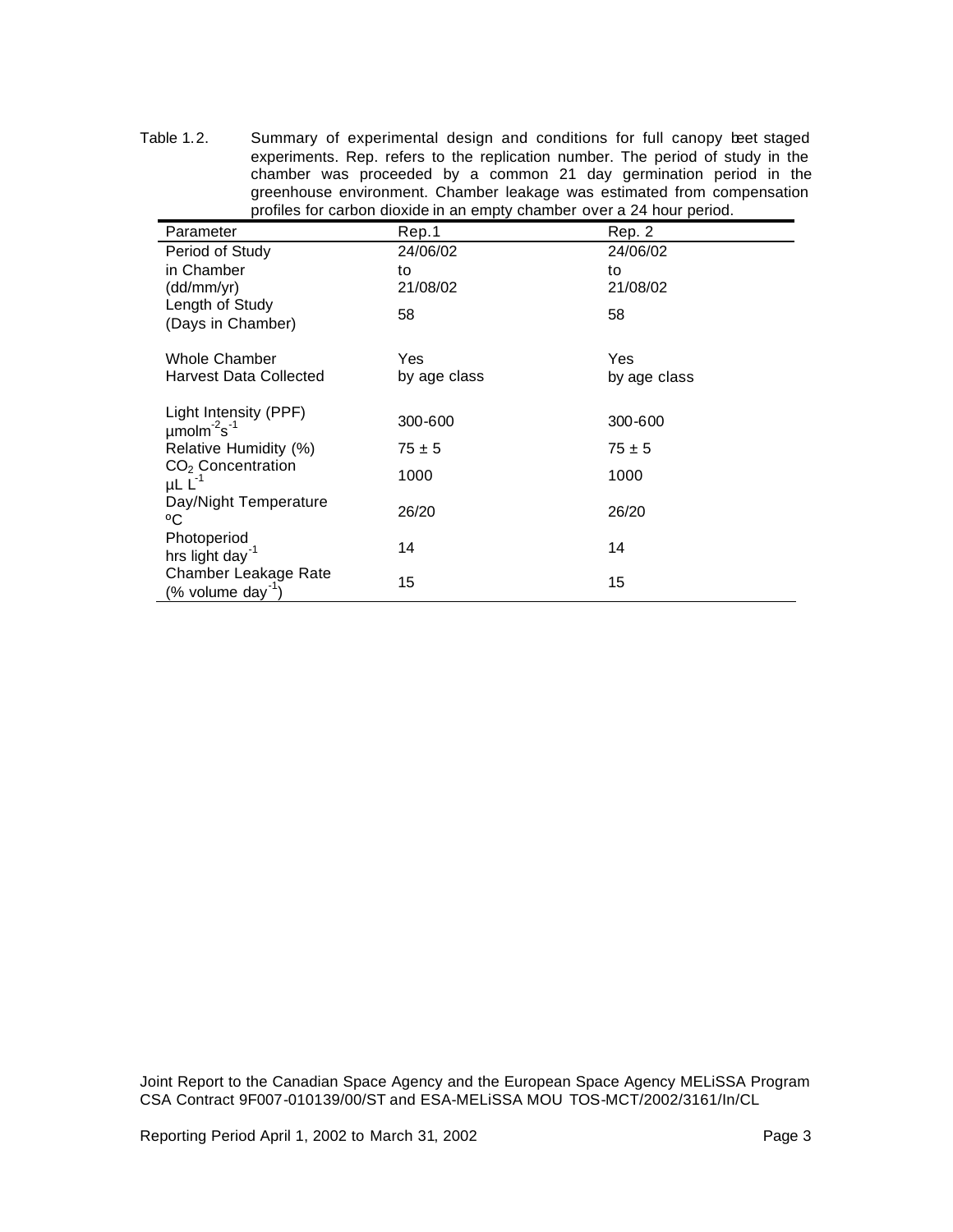Table 1.3. Summary of experimental design and conditions for full canopy, integrated and staged beet and lettuce experiments. Rep. refers to the replication number. The period of study in the chamber was proceeded by a common 21 day germination period in the greenhouse environment. Chamber leakage was estimated from compensation profiles for carbon dioxide in an empty chamber over a 24 hour period.

| Parameter                                      | Rep.1        | Rep. 2       |
|------------------------------------------------|--------------|--------------|
| Period of Study                                | 30/09/02     | 30/09/02     |
| in Chamber                                     | to           | to           |
| (dd/mm/yr)                                     | 10/01/03     | 10/01/03     |
| Length of Study                                | 102          | 102          |
| (Days in Chamber)                              |              |              |
|                                                |              |              |
| Whole Chamber                                  | Yes          | Yes          |
| <b>Harvest Data Collected</b>                  | by age class | by age class |
|                                                |              |              |
| Light Intensity (PPF)                          | 300-600      | 300-600      |
| $\mu$ molm $^{-2}$ s <sup>-1</sup>             |              |              |
| Relative Humidity (%)                          | $75 \pm 5$   | $75 \pm 5$   |
| $CO2$ Concentration<br>$\mu$ L L <sup>-1</sup> | 1000         | 1000         |
|                                                |              |              |
| Day/Night Temperature<br>°C                    | 26/20        | 26/20        |
| Photoperiod                                    |              |              |
| hrs light day <sup>-1</sup>                    | 14           | 14           |
| Chamber Leakage Rate                           |              |              |
| $%$ volume day <sup>-1</sup> )                 | 15           | 15           |
|                                                |              |              |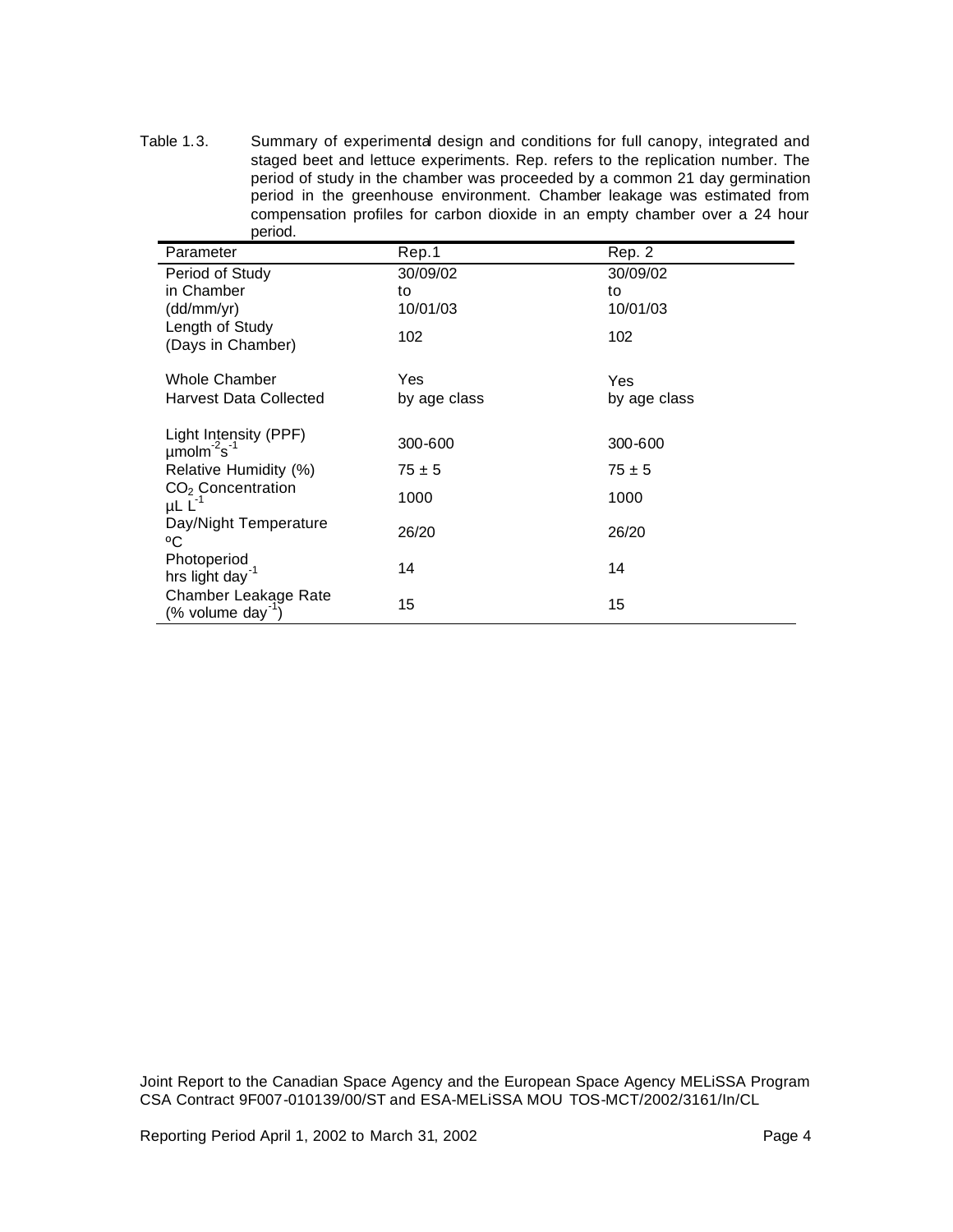# **Section 2.0: General Materials and Methods**

The following section summarizes the methods common to all investigations with beet and lettuce in the large full canopy chambers. Where appropriate, presentation of methods specific to a given experiment, particularly in the area of data analysis, is reserved for the section describing the results of that study. Below are the materials and methods used, which are common to all experiments.

Growth Chamber Facilities – Two large sealed environment chambers capable of determining the Net Carbon Exchange Rate (NCER) of full plant stands were used in all studies (Section 1.0, ad). The chambers measure 4.5m x 3m and 2.5 m high. Heat exchangers and air handling equipment were integrated within the sealed environment. The glass topped chambers had externally mounted lighting with 9 x 600 W High Pressure Sodium (HPS) and 6 x 400 W Metal Halide (MH) lamps to provide a light level of, on average, 350  $\pm$  16 umoles m<sup>-2</sup> s<sup>-1</sup> PAR at stand height. For the purposes of this study, the hydroponics system described in the original paper was not used nor was the inner canopy lighting system. Additionally, the original LiCor model LI6262 Gas Analyser for CO<sub>2</sub>/H<sub>2</sub>O vapour was replaced by a California Analytical Instruments O<sub>2</sub> and  $CO<sub>2</sub>$  Analyser (Model 100P, Orange CA., USA). Thermal control was handled with externally supplied chilled water and steam routed through exchange coils mounted in an internal plenum at the rear of the chamber. Environment control was maintained by a computer control system (L.W. Anderson Software Consulting Ltd., Leamington, ON).

Experimental Design – The following is a summary of the experimental activity for batch, staged and integrated planted trials conducted in the large sealed chambers:

- i. 2 replicate studies of batch planted lettuce
- ii. 3 replicate studies of batch planted beet
- iii. 2 replicate studies of staged planted beet
- iv. 2 replicate studies of integrated and staged planting of beet and lettuce

Therefore a total of 9 independent replications using beet and lettuce were performed at the full stand level as summarized above. Each replicate was completed in one of the two sealed environment chambers. The studies described in this paper makes use of these replications with samples of NCER taken at 3 minute intervals throughout the study period. These studies are therefore treated as an analogue of a Split-Plot Design with chamber/replication as a main factor and time as a sub-factor.

Cultural Management - In all of the studies, beet and lettuce were germinated in a research greenhouse at the University of Guelph, using Rockwool<sup>©</sup> cubes. The plants remained in the cubes for a period of 21 days or until there was sufficient root exposure to facilitate transplanting into a deep water hydroponics system. During the germination period, seedlings were watered regularly with distilled water and once weekly with a dilute fertilizer solution (20-8-20 ppm N-P-K commercial mix having an Electrical Conductivity (EC) = 2.5 mS).

In the case of batch planted stands, following root exposure and true leaf emergence (21 days after seeding on average), 44 seedlings (of either lettuce or beet) were floated a circular plastic pool with a surface area of 2.5  $m^2$  and a volume of 220L of hydroponics solution. Seedlings, in .<br>their Rockwool<sup>©</sup> cubes, were placed in small holes cut from Styrofoam trays which were designed to float freely within the pools. Planting density was fixed at 17.6 plants m<sup>-2</sup>. Any solution exposed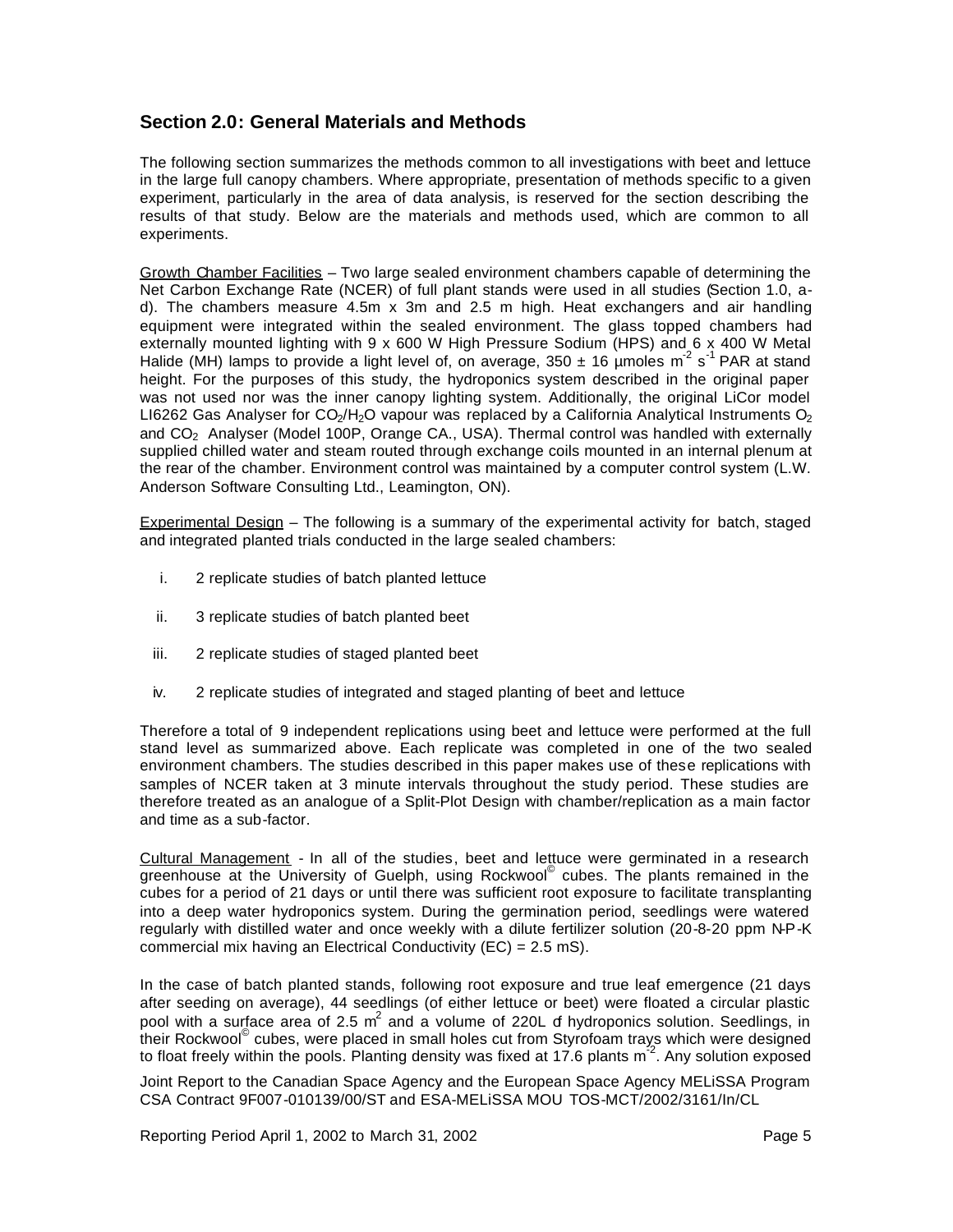to light was shielded with black plastic film to minimize the growth of algae. The pool was positioned in the center of the chamber growing area at a distance of 1.5 m from the overhead lights. The nutrient solution was continuously aerated using internal chamber air and pump with a manifold of air lines and diffusers.

In the case of staged planted studies, seeds were sown at ten day intervals as described above. Following the 21 day emergence and early growth period, 11 seedlings were moved into each of the two sealed chambers. This procedure was repeated for the duration of the study period (e.g. 39 days after initial chamber closure in the case of the beet staged stand) which eventually resulted in 4 age classes being represented in a single chamber (full stocking). Once full stocking was attained in the chambers each subsequent planting of 11 new seedlings into the chambers (at each 10 day interval) was accompanied by the harvest of the 11 plants belonging to the most mature age class in the stand. This procedure maintained a uniform distribution for the 4 age classes. The same procedure was used for the integrated/batch production of beet and lettuce.

In both the batch and staged studies, plants were grown under a 14/10 hr light/dark (06:00 - 20:00) photoperiod coupled to a 26/20  $^{\circ}$ C day/night temperature. Atmospheric CO<sub>2</sub> concentrations were fixed at 1000  $\mu$ L L<sup>1</sup> CO<sub>2</sub> as supplied through an external tank and mass flow controller. Average relative humidity in the chambers over all replications was 73%  $\pm$  5% with only dehumidification control using condensation coils. No significant accumulation of oxygen was noted because the chamber doors were opened for solution changeover.

The common nutrient solution used in this study had the following composition: 1.5 mM PO<sub>4</sub><sup>3</sup> , 3.62 mM Ca<sup>2+</sup>, 4 mM NH<sub>4</sub><sup>+</sup>-N, 11.75 mM NO<sub>3</sub>N, 5 mM K<sup>+</sup>, 2 mM SO<sub>4</sub><sup>2-</sup>, 1 mM Mg<sup>2+</sup>, 0.005 mM Mn<sup>2+</sup>, 0.025 mM Fe<sup>3+</sup> as Fe-DTPA, 0.0035 mM Zn<sup>2+</sup>, 0.02 mM B<sup>3+</sup>, 0.008 mM Na<sup>+</sup>,0.0008 mM  $Cu^{2+}$ , 0.0005 mM Mo<sup>6+</sup>. This solution had an average EC of 1.9 mS. The pH of the solution was adjusted to approximately 5.5 with the addition of approximately 40 mL of a 1 M NaHCO<sub>3</sub> solution per pool. At the initial transplant of the seedlings, 220 L of nutrient solution was added to the pools prior to the chamber doors being sealed. Every five days after, the chamber doors were opened to replace the older solution with a fresh 220 L volume having the same composition as noted above. The solution change over procedure was common for both the staged and batch trials.

Net Carbon Exchange Data Collection - The net carbon gain of the developing stands was determined using a compensation technique. The computer controller maintained internal chamber  $CO<sub>2</sub>$  concentrations during the day-light hours so that any net carbon gain by the stand through photosynthetic activity was compensated by injections from an external tank. The volume and duration of  $CO<sub>2</sub>$  injections were used to estimate day time NCER. During the dark period it was not possible to remove  $CO<sub>2</sub>$  from the chamber to achieve static conditions, and as such, the difference in observed  $CO<sub>2</sub>$  and demand concentrations compensated for dark period respiration in the calculation of NCER. The sum of these NCER estimates over a 24 hour period (in moles C), yielded daily carbon gain (DCG). The estimates of DCG obtained on both the staged and batch stands were expressed on a per  $m^2$  basis and divided by the daily PPF integral (17.5 mol PPF  $m^2$  day<sup>-1</sup>) to obtain the apparent stand quantum yield (AQY). The values of AQY were expressed in mol C m<sup>2</sup> day<sup>-1</sup> mol<sup>-1</sup> PPF m<sup>2</sup> day<sup>-1</sup>, which reduced to mol C mol<sup>-1</sup> PPF. The presentation of results relating to AQY for the beet canopy is reserved for Section 4.0.

Harvest Data – All plant material was harvested at the end of the study. Harvested material was pooled by chamber and partitioned into edible and non-edible biomass fractions. Leaf area was measured on 10 of the plants harvested using a Li-Cor 3100 Leaf Area Meter (Lincoln, NE, USA). Fresh weights were determined immediately on all plant material and dry weights were determined following 7 days in a drying oven at 65 <sup>º</sup>C. Chamber water balance was also

Joint Report to the Canadian Space Agency and the European Space Agency MELiSSA Program CSA Contract 9F007-010139/00/ST and ESA-MELiSSA MOU TOS-MCT/2002/3161/In/CL

Reporting Period April 1, 2002 to March 31, 2002 **Page 6** Page 6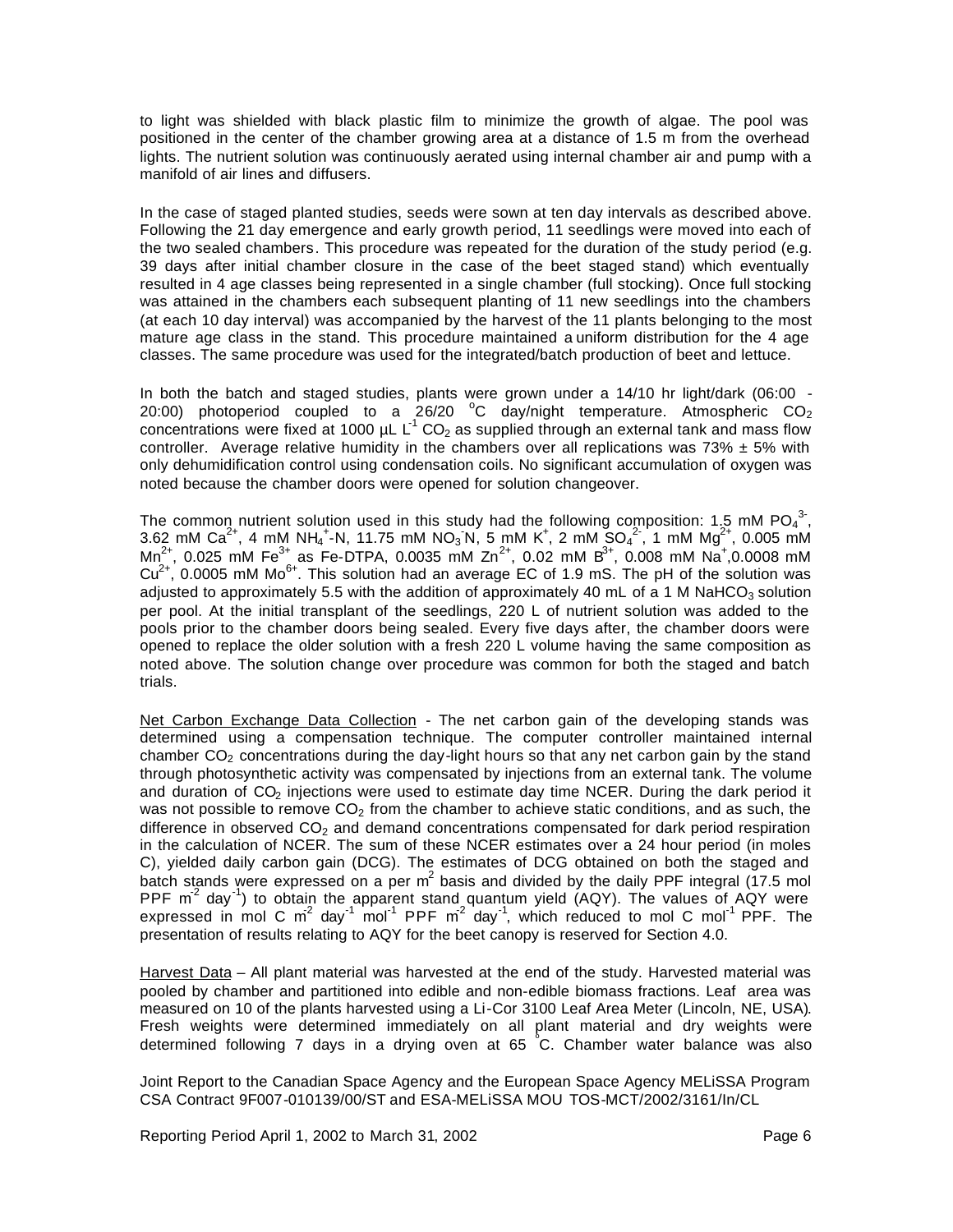determined from evapotranspiration estimates and plant water content estimates derived from dry and fresh plant weights. At the time of writing not all harvest data were avilable.

# **Section 3.0: Results of Batch Planted Trials**

### Productivity and Yield - Beet

A summary of basic harvest data, including mean total fresh and dry weights of beet plants taken from three eplicates is provided in Table 3.1. Water content of tissue and leaf area is also presented. There is a strong agreement (within 10%) of integrated carbon uptake estimates of biomass gain and those observed at harvest (Table 3.1).

Table 3.1. Harvest data for full stand beet experiments. Data presented are means for 20 plants collected over two chambers following harvest at 33 Days In Chamber (DIC) or 54 Days After Planting (DAP) (n=20 plants). Square brackets refer to the 95% upper (UCL) and lower (LCL) 95% confidence limits of the mean respectively. Harvest data for the first replication (at 38 days DIC) are not presented. The mean leaf area per plant from harvested material collected in both chambers is presented as a bracketed value. The mean total carbon gain as calculated from integrated carbon gain is also presented along with the observed error relative to harvest estimates.

| Parameter                                    | Weight<br>Fresh<br>at<br>Harvest (g plant <sup>-1</sup> ) | Weight<br>Dry<br>at<br>Harvest (g plant <sup>-1</sup> ) | <b>Water Content</b><br>$(g$ plant <sup>-1</sup> ) |
|----------------------------------------------|-----------------------------------------------------------|---------------------------------------------------------|----------------------------------------------------|
| Leaves<br>(Area, $cm2$ plant <sup>-1</sup> ) | 239.6<br>[214.9, 264.3]<br>(1760.4)                       | 14.7<br>[13.3, 16.1]                                    | 224.9<br>[201.4, 248.3]                            |
| <b>Beet Root</b>                             | 150.7                                                     | 13.6                                                    | 137.1                                              |
|                                              | [123.7, 177.6]                                            | [11.4, 15.7]                                            | [112.2, 162.0]                                     |
| <b>Total Edible</b>                          | 390.3                                                     | 28.3                                                    | 362.0                                              |
|                                              | [338.6, 441.9]                                            | [24.7, 31.8]                                            | [313.6, 410.3]                                     |
| Total Inedible (Roots)                       | 26.4                                                      | 1.7                                                     | 24.7                                               |
|                                              | [22.1, 30.6]                                              | [1.5, 1.9]                                              | [20.6, 28.8]                                       |
| Total                                        | 416.7                                                     | 30.0                                                    | 386.7                                              |
|                                              | [360.7, 472.5]                                            | [26.2, 33.7]                                            | [334.2, 439.1]                                     |
| Total (mol stand <sup>1</sup> )              |                                                           | 36.0 (Carbon)                                           | Observed 34.6<br>$(Error = -4.9\%)$                |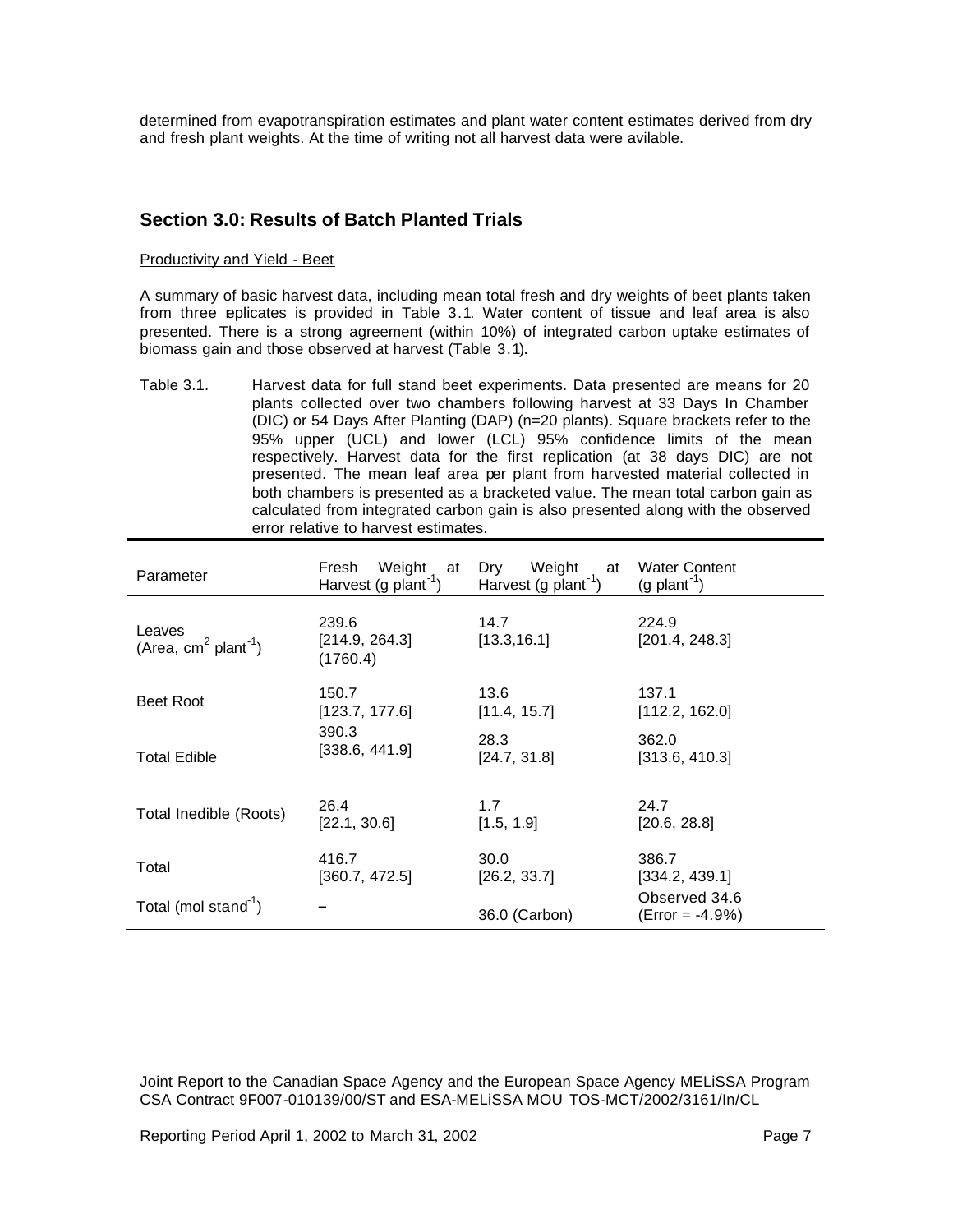#### Dynamics in Daily Carbon Gain and Nutrient Uptake - Beet

The profile of the ln transformed accumulated carbon for the full beet stand of 44 plants is presented in Figure 3.1. The profiles of nutrient accumulation in the full beet stand of 44 plants is presented in Figures 3.1 – 3.4. These figures correspond to the accumulation profile of NO<sub>3</sub> and  $\overline{PO_4}^{3}$  (Figure 31), Mg<sup>2+</sup> and K<sup>+</sup> (Figure 32), Ca<sup>2+'</sup> and SO<sub>4</sub><sup>2-</sup>, (Figure 33) and NH<sub>4</sub><sup>+</sup> and Na<sup>+</sup> (Figure 34). The In transform data for  $C^{4+}$  is reproduced on each of these plots to facilitate visual comparison of slopes (relative uptake or relative growth). Modeled values refer to the simple linear regression of the ln transformed data on DIC.



Figure 3.1. Plot of observed and model fitted ln transform of accumulated carbon (solid circle), nitrate (open square) and phosphate (solid triangle) for all replications of the beet study. Solid lines indicate the fitted model values.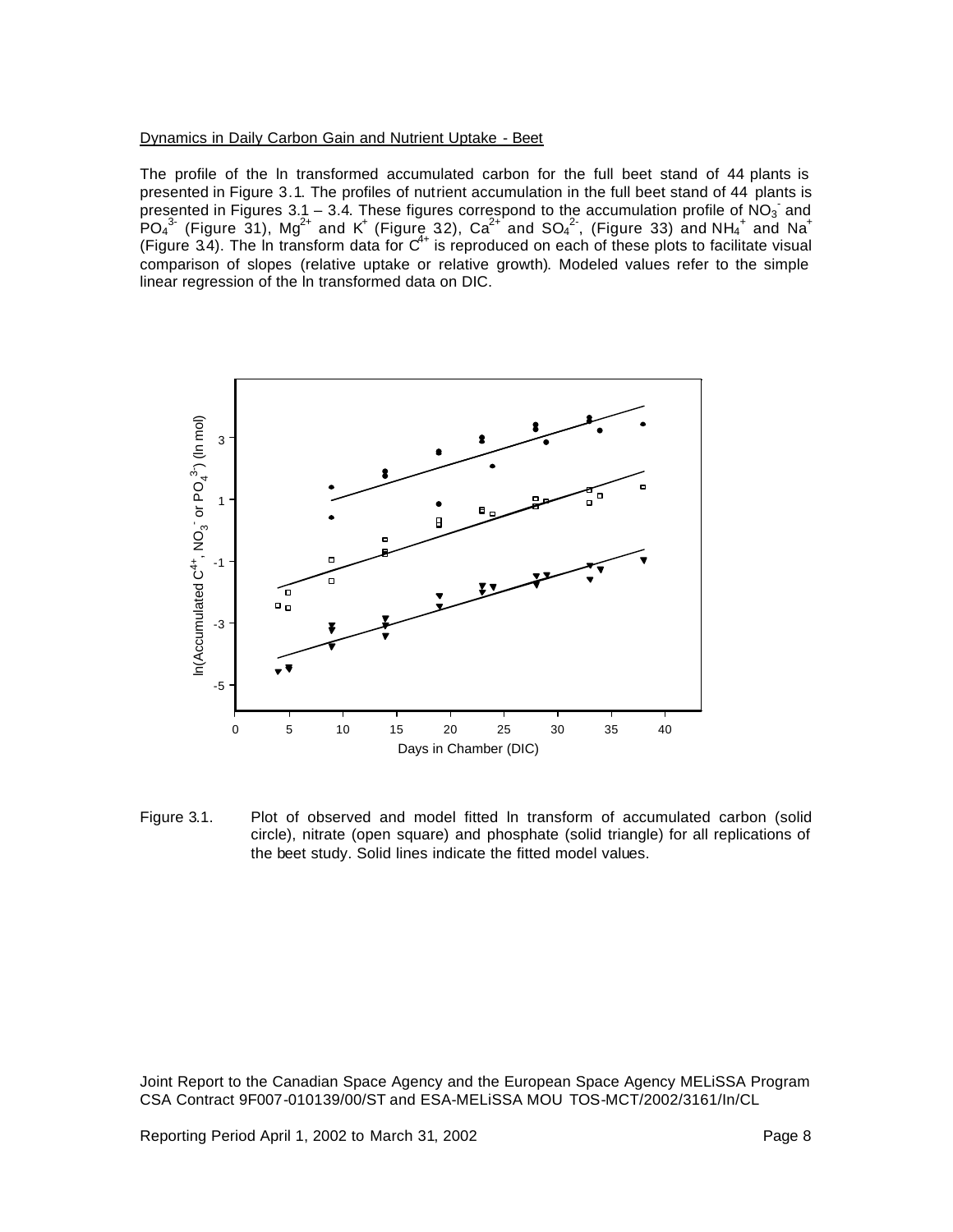

Figure 3.2. Plot of observed and model fitted ln transform of accumulated carbon (solid circle), potassium (open square) and magnesium (solid triangle) for all replications of the beet study. Solid lines indicate the fitted model values.



Figure 3.3. Plot of observed and model fitted ln transform of accumulated carbon (solid circle), calcium (open square) and sulphate (solid triangle) for all replications of the beet study. Solid lines indicate the fitted model values.

Reporting Period April 1, 2002 to March 31, 2002 Page 9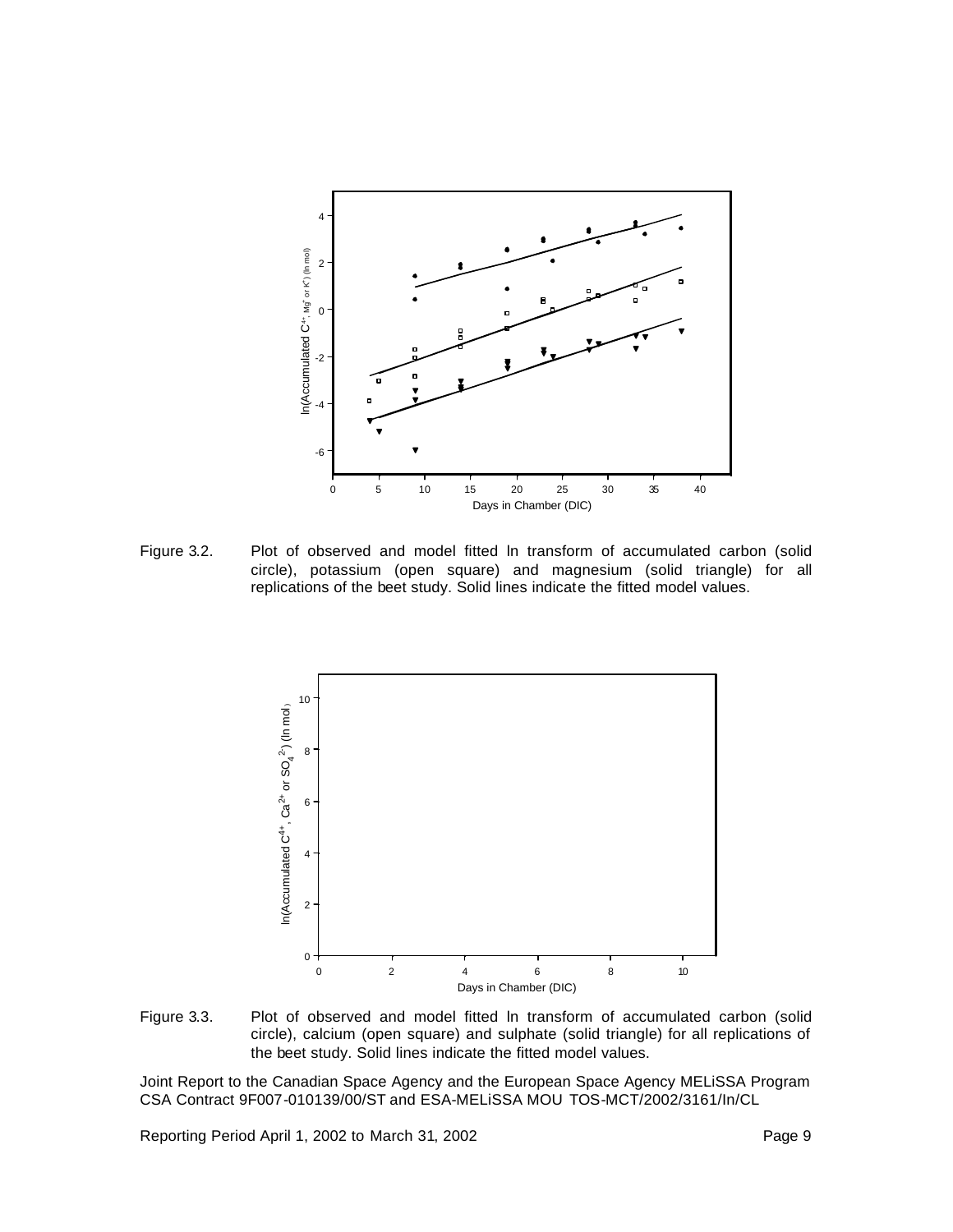

Figure 3.4. Plot of observed and model fitted ln transform of accumulated carbon (solid circle), ammonium (open square) and sodium (solid triangle) for all replications of the beet study. Solid lines indicate the fitted model values.

Table 3.2 summarizes the model (simple linear regression on ln-transform plots presented in Figure 3.1 – 3.4) predicted and mean observed accumulations in nutrients and carbon as well as the accumulation expressed as a percentage of total supply over the study period. In all cases less than 20% of the supplied nutrient was consumed by the beet crop. Given the low rates of consumption percentage, it is likely that no element was deficient over the course of the study. In addition to the percent consumption values, the accumulation ratio of nutrient uptake, expressed as total moles uptake per mole of carbon accumulated is presented for each ion. For nitrate, ammonium and potassium, this ratio was near 0.10. The ratio was considerably lower for phosphate and the micro-nutrients.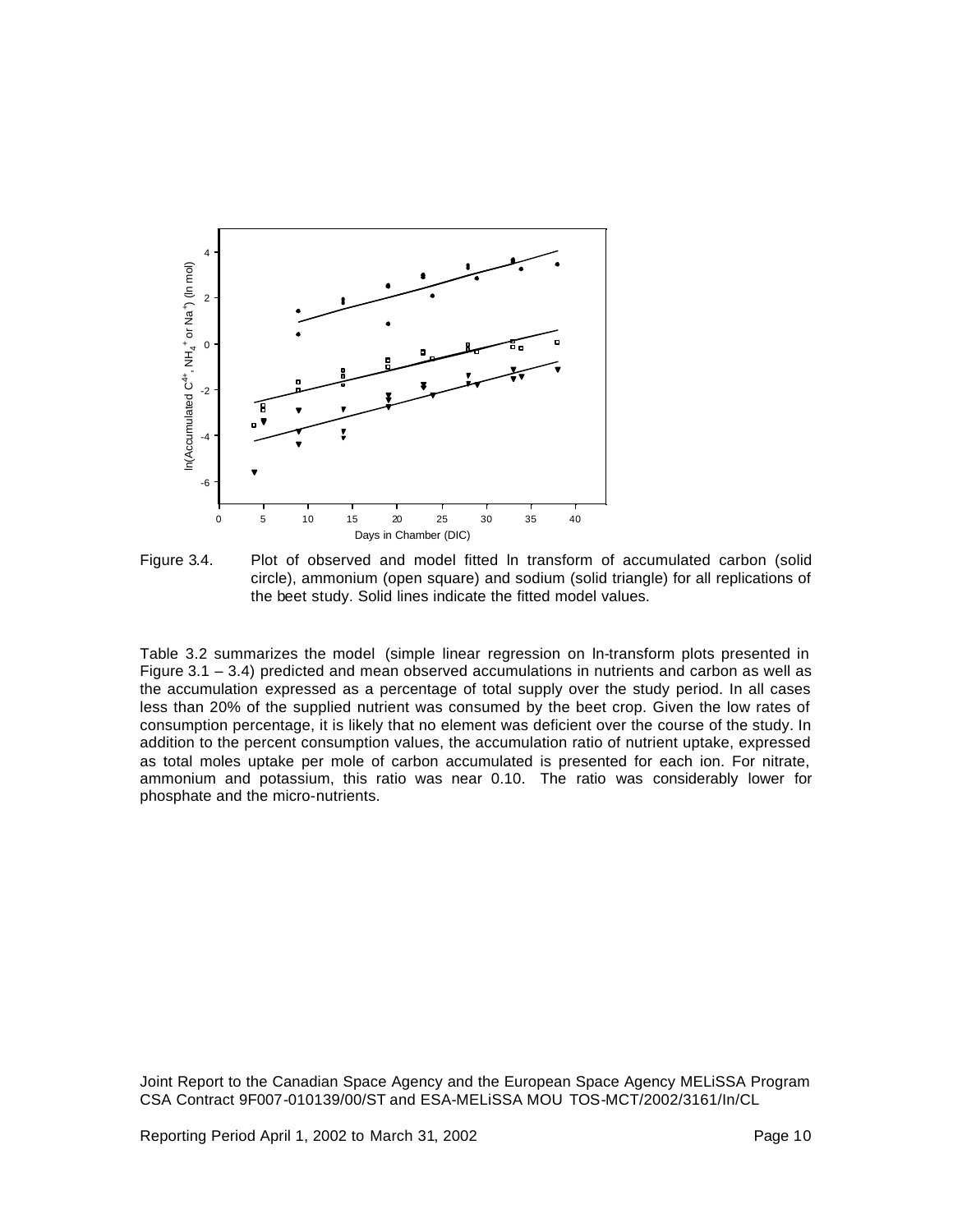Table 3.2. Modeled nutrient and water accumulation data for full stand beet experiments. Bracketed values refer to the lower and upper 95% confidence intervals. Accumulation ratio refers to the moles of nutrient accumulated per mole of carbon sequestered, as calculated from model results. Water data presented is for total accumulation from pools (Total), water content in tissue as determined from harvest data (Tissue) and water lost from pools due to evapo-transpiration (ET). Total supply is calculated over the duration of the experiment. DIC refers to the number of Days in the Chamber. The observed total  $C^+$  accumulation is from integrated carbon gain estimates as presented in Table 3.1.

| Ion                          | Predicted<br>Model<br>Accumulation<br>after<br>34 DIC (mol) | 95% CI<br>(mol) | $\%$<br>of<br>Total<br>Supply | Accumulation<br>Ratio<br>after 34 DIC |
|------------------------------|-------------------------------------------------------------|-----------------|-------------------------------|---------------------------------------|
| NO <sub>3</sub>              | 4.4                                                         | (3.4, 5.6)      | 20                            | 0.12                                  |
| $NH_4$ <sup>+</sup>          | 3.5                                                         | (1.0, 1.6)      | 79                            | 0.10                                  |
| PO <sub>4</sub> <sup>3</sup> | 0.4                                                         | (0.3, 0.4)      | 17                            | 0.01                                  |
| $\mbox{\sf K}^+$             | 3.4                                                         | (2.5, 4.8)      | 42                            | 0.10                                  |
| $Mg^{2+}$                    | 0.4                                                         | (0.3, 0.6)      | 26                            | 0.01                                  |
| $Ca2+$                       | 0.4                                                         | (0.2, 0.7)      | $\overline{7}$                | 0.01                                  |
| $Na+$                        | 0.3                                                         | (0.2, 0.4)      | 38                            | 0.01                                  |
| $SO_4^2$                     | 0.2                                                         | (0.2, 0.3)      | 8                             | 0.01                                  |
| $H2O$ (Total)                | 12863                                                       | (11048, 14913)  | 15.0                          |                                       |
| $H2O$ (Tissue)               | 687                                                         |                 | 0.8                           |                                       |
| $H2O$ (ET)                   | 12176                                                       |                 | 14.2                          |                                       |
| $C^{4+}$                     | 36.8                                                        | (27.4, 49.4)    |                               | 1                                     |
| $C^{4+}$ (observed)          | 34.8                                                        |                 |                               |                                       |

#### Dynamics in Water Uptake and Evapo-Transpiration - Beet

Over the course of crop development, it was estimated that nearly 12863 moles of water were utilized as a result of evapo-transpiration and plant accumulation (Table 3.3). It was determined that the crop held 687 moles of water at harvest (from dry and fresh weight measurements).

Joint Report to the Canadian Space Agency and the European Space Agency MELiSSA Program CSA Contract 9F007-010139/00/ST and ESA-MELiSSA MOU TOS-MCT/2002/3161/In/CL

Reporting Period April 1, 2002 to March 31, 2002 Page 11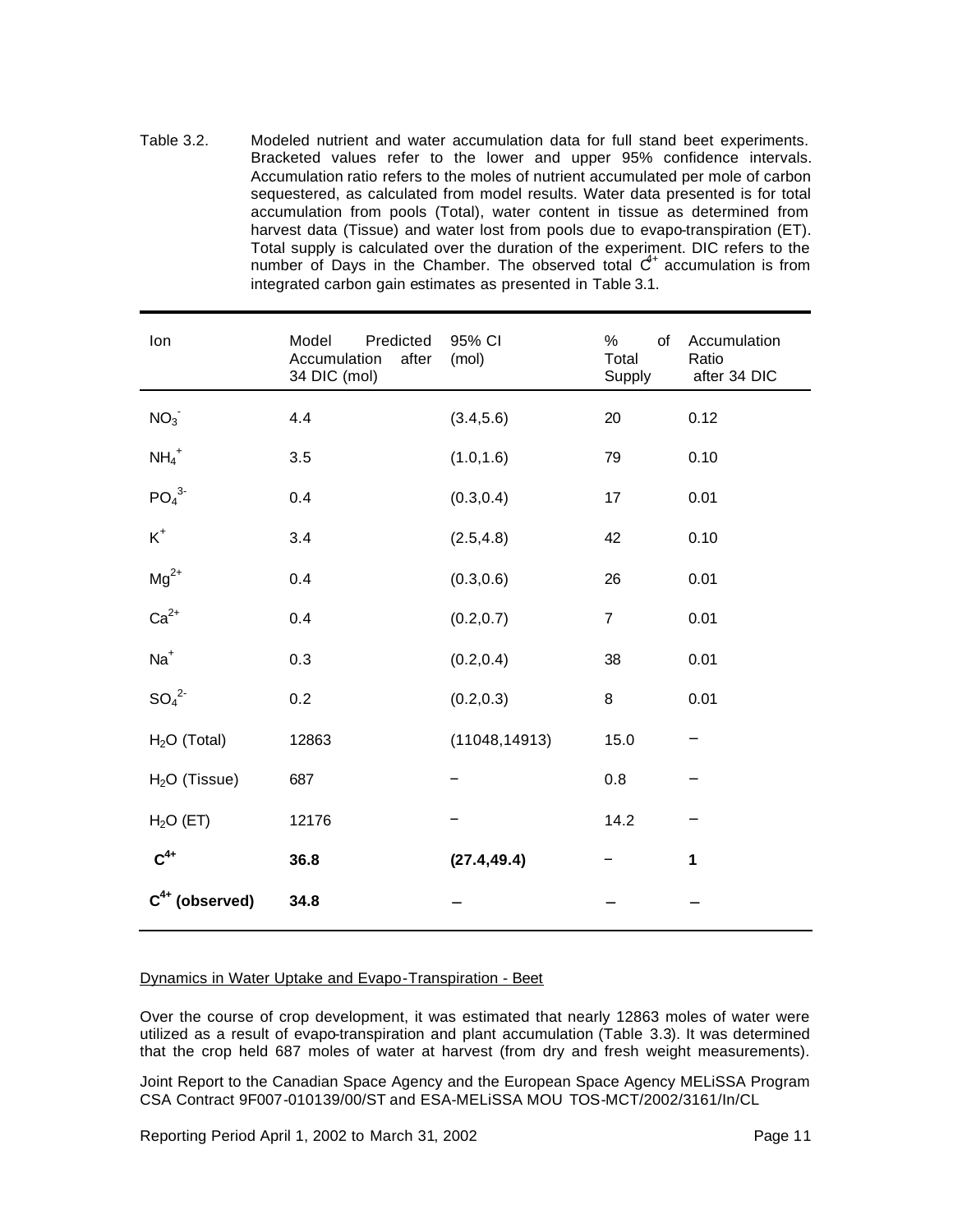Therefore a total of 12176 moles of water loss from the reservoir is due to evapo-transpiration in the beet stand directly.

Results of a simple linear regression of water use on DCG are presented in Table 3.4. Significant models were obtained for total water use and transpiration and water accumulation in tissue as a function of accumulated carbon. Significant relationships between total water usage and Days in Chamber were also observed for the beet stand. Estimates of the slope derived from the regression of the ln transform of accumulated water use and carbon gain are presented in Table 3.5. This value is referred to as the Water Use Efficiency of productivity. Figure 3.5 presents the profile of ln transform of accumulated water use as a function of DIC for the beet stand. As is evidenced by the values in Table 3.5, this model is significant.

Table 3.3. Regression results for various models of water dynamic in full stand beet experiments. A<sub>water</sub> refers to the accumulated total water lost from pools,  $A_{\text{transnointation+Tissue}}$  refers to water accumulated by the canopy and lost due to transpiration. The parameters  $b_0$  and  $b_1$  refer to the model intercept and slope respectively. The  $r^2$  value includes pure error. Indep. refers to the model independent variable.

| Model<br>Dependent<br>Variable    | Indep.<br>Variable  | $b_0$ | b <sub>1</sub> | p-value<br>for $b_1$ | t-value<br>for $b_1$ | $r^2$ | Residual<br>Standard<br>Error |
|-----------------------------------|---------------------|-------|----------------|----------------------|----------------------|-------|-------------------------------|
| A <sub>water</sub>                | A <sub>carbon</sub> | 788.8 | 325.9          | 0.00                 | 77.9                 | 0.99  | 250                           |
| A <sub>Transpiration+Tissue</sub> | A <sub>carbon</sub> | 0.0   | 325.9          | 0.00                 | 77.9                 | 0.99  | 250                           |
| In(A <sub>water</sub> )           | DIC                 | 6.30  | 0.09           | 0.00                 | 18.8                 | 0.95  | 0.23                          |

Table 3.4. Water use efficiency of productivity (WUE<sub>Pr</sub>) for full stand beet experiments. Values of WUE<sub>Pr</sub> were derived from the slope of regressions of  $A<sub>water</sub>$  and  $A<sub>carbon</sub>$ .

| Variable          | mol H <sub>2</sub> O mol <sup>-1</sup> $C^{4+}$ | mol $C^{4+}$ mol <sup>-1</sup> H <sub>2</sub> O | g C <sup>4+</sup> Kg <sup>-1</sup> H <sub>2</sub> O |
|-------------------|-------------------------------------------------|-------------------------------------------------|-----------------------------------------------------|
| WUE <sub>Pr</sub> | 325.9                                           | 0.003                                           | 2.05                                                |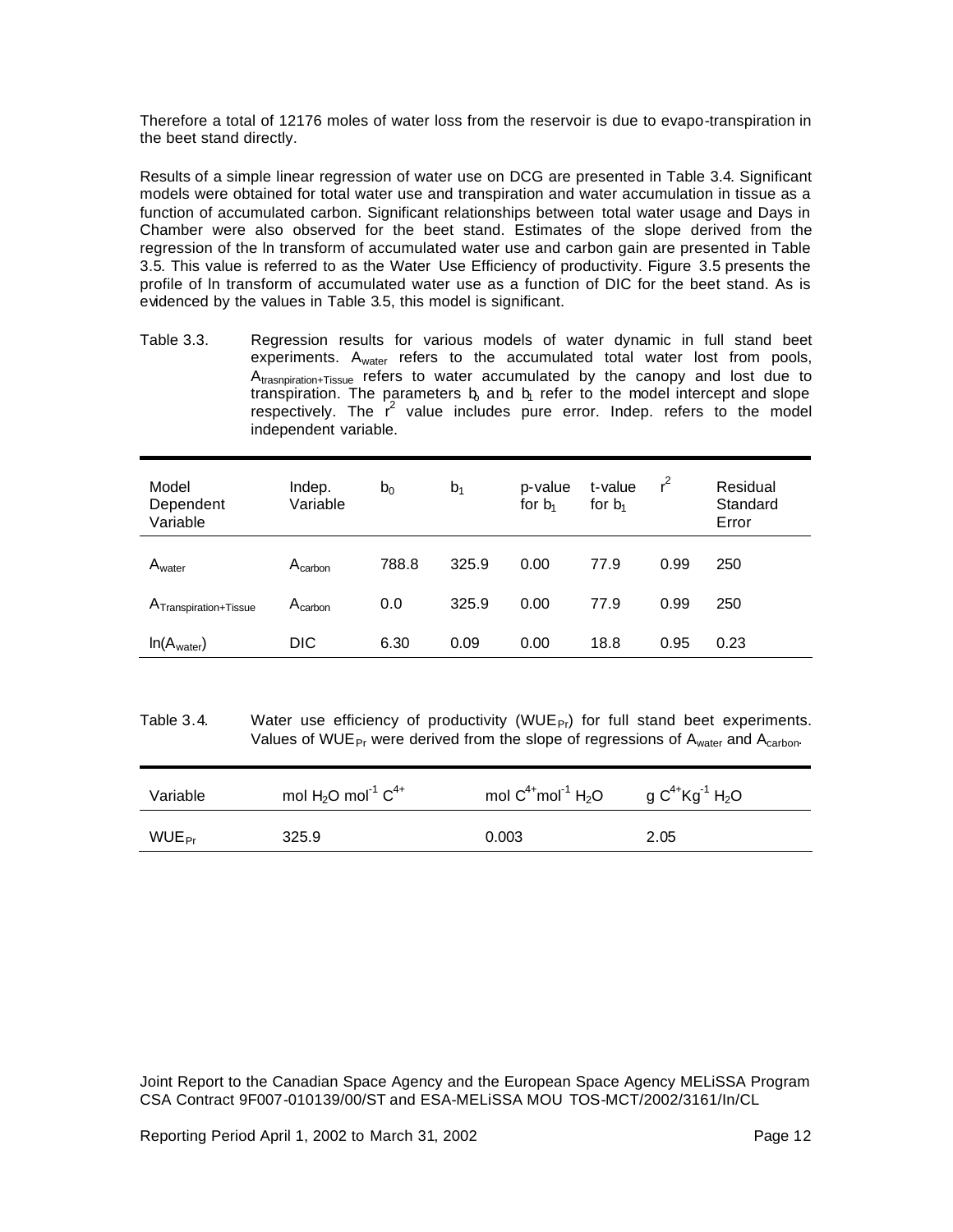

Figure 3.5. Plot of observed and model fitted In transform of accumulated water use  $(A<sub>water</sub>,$ solid circle) for all replications of the Beet study. Solid lines indicate the fitted model values.

#### **Productivity and Yield - Lettuce**

A summary of harvest data, including mean total fresh and dry weights of lettuce plants taken from two replicates is provided in Table 3.6. Water content of tissue and leaf area are also presented. There is a strong agreement (within 10%) of integrated carbon uptake estimates of biomass gain and those observed at harvest.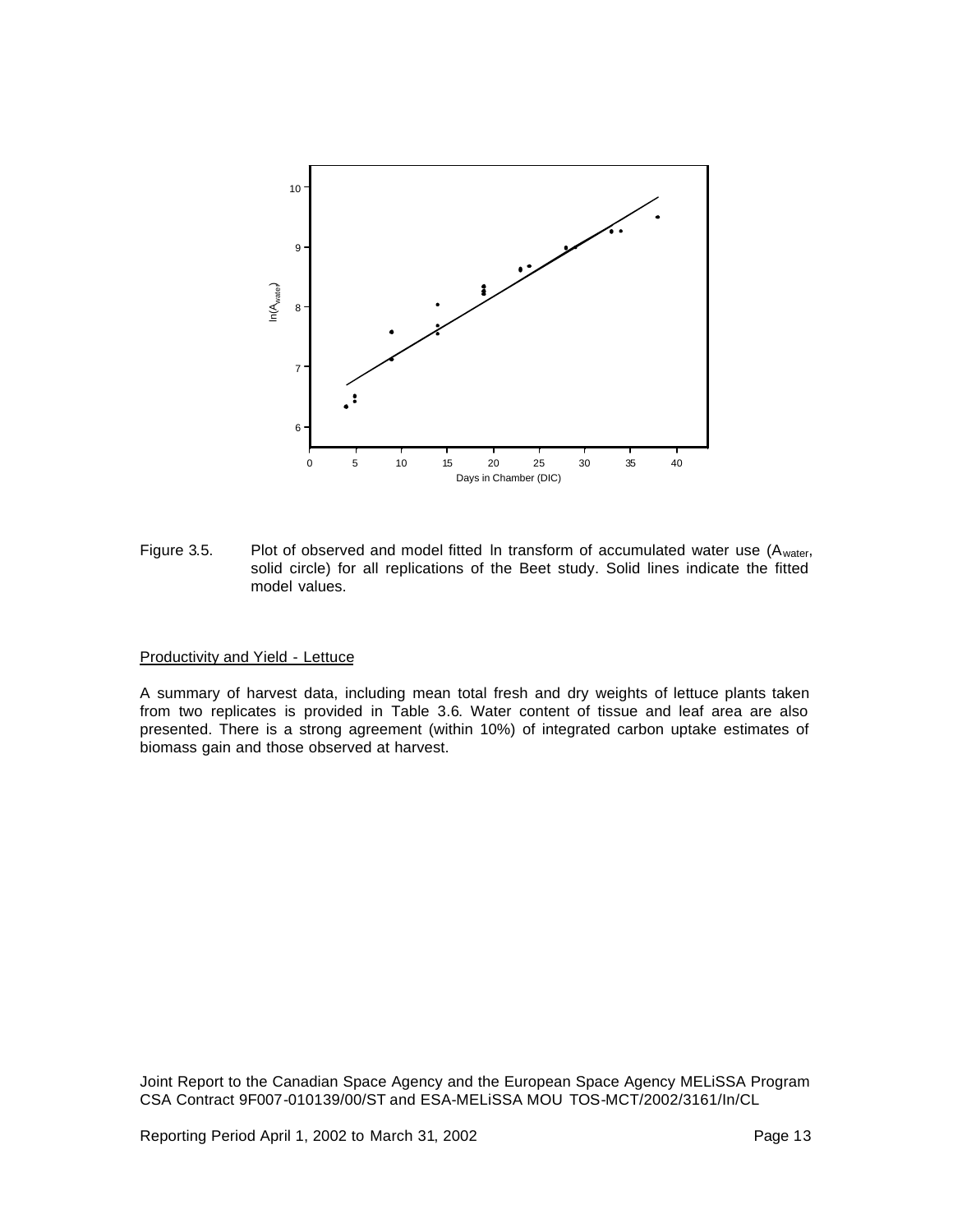Table 3.5. Harvest data for full stand lettuce experiments. Data presented are means, 95% upper (UCL) and lower (LCL) confidence intervals (in square brackets) on 20 plants collected over two chambers following harvest at 24 Days In Chamber (DIC) or 45 Days After Planting (DAP). The mean total moles of carbon accumulated by the canopies is also presented. Mean leaf area of material harvested from both chambers is presented as a bracketed value. The mean total carbon gain as calculated from integrated carbon gain is also presented along with the observed error relative to harvest estimates.

| Parameter                                                 | Fresh Weight<br>at Harvest<br>$(g$ plant <sup>-1</sup> ) | Weight<br>Dry<br>at<br>Harvest<br>(g plant $^{-1}$ ) | <b>Water Content</b><br>$(g$ plant <sup>-1</sup> ) |
|-----------------------------------------------------------|----------------------------------------------------------|------------------------------------------------------|----------------------------------------------------|
| Edible (Leaves)<br>(Leaf Area $cm2$ plant <sup>-1</sup> ) | 89.2<br>[77.1, 101.4]<br>(1043.9)                        | 4.3<br>[3.8, 4.8]                                    | 84.9<br>[73.2, 96.6]                               |
| Inedible (Roots)                                          | 17.4<br>[15.6, 19.1]                                     | 1.4<br>[1.2, 1.5]                                    | 16.0<br>[14.4, 17.6]                               |
| Total                                                     | 106.6<br>[92.7, 120.5]                                   | 5.7<br>[5.0, 6.3]                                    | 100.9<br>[87.6, 114.2]                             |
| Total (mol stand <sup>1</sup> )                           |                                                          | 7.7 (Carbon)                                         | 233.8                                              |
| Observed<br>Carbon<br>Total<br>Gain (mol)                 |                                                          | 8.0 (Carbon)<br>$(Error = +3.9%)$                    |                                                    |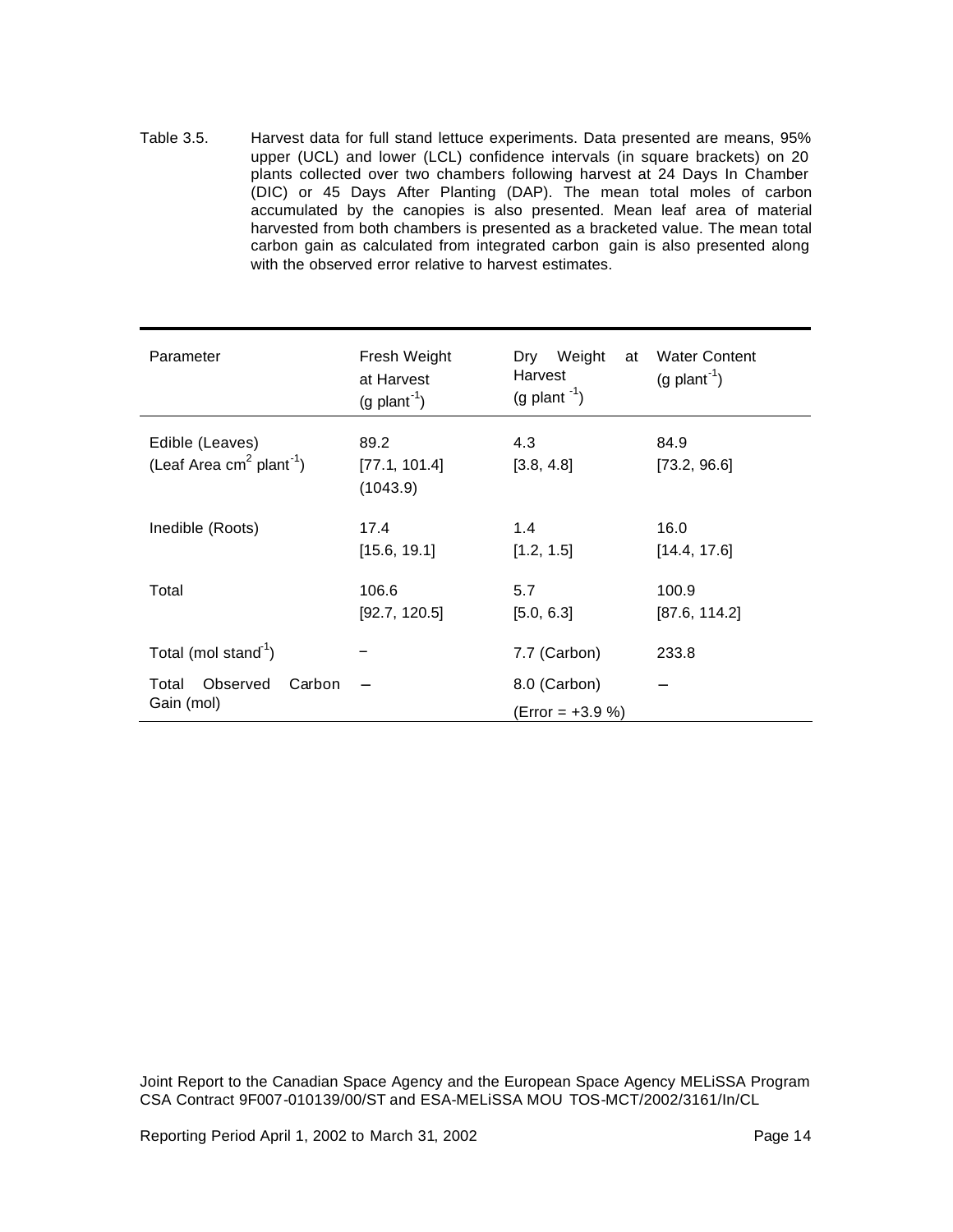#### Dynamics in Daily Carbon Gain and Nutrient Uptake - Lettuce

The profiles of ln transform of accumulated carbon and nutrient accumulation in the full lettuce stand of 44 plants is presented in Figures  $3.6 - 3.9$ . These figures correspond to the accumulation profile of NO<sub>3</sub> and PO<sub>4</sub><sup>3</sup> (Figure 3.6), Ca<sup>2+</sup> and SO<sub>4</sub><sup>2</sup>, (Figure 3.7), Mg<sup>2+</sup> and K<sup>+</sup> (Figure 3.8), and NH<sub>4</sub><sup>+</sup> (3.9). Plots for the In transform of Na<sup>+</sup> accumulation are not presented, because poor uptake profiles were observed. The In transform data for  $C^{4+}$  is reproduced on each of these plots to facilitate visual comparison of slopes (relative uptake or relative growth).

Table 3.7 summarizes the model predicted and mean observed accumulations in nutrients and carbon as well as the accumulation expressed as a percentage of total supply over the study period. In all cases less than 20% of the supplied nutrient was consumed by the lettuce crop. Given the low rates of consumption percentage, it is likely that no element was deficient over the course of the study but that such low uptake rates made model development, especially for the cases of ammonium and sodium, very difficult.

In addition to the percent consumption values, the accumulation ratio of nutrient uptake, expressed as total moles uptake per mole of carbon accumulated is presented for each ion. For nitrate and potassium, this ratio was near 0.10. The ratio was considerably lower for phosphate, ammonium and the micro-nutrients.



Figure 3.6. Plot of observed and model fitted ln transform of accumulated phosphate (open square) and nitrate (solid triangle) for all replications of the lettuce study. Solid lines indicate the fitted model values.

Joint Report to the Canadian Space Agency and the European Space Agency MELiSSA Program CSA Contract 9F007-010139/00/ST and ESA-MELiSSA MOU TOS-MCT/2002/3161/In/CL

Reporting Period April 1, 2002 to March 31, 2002 **Page 15** Page 15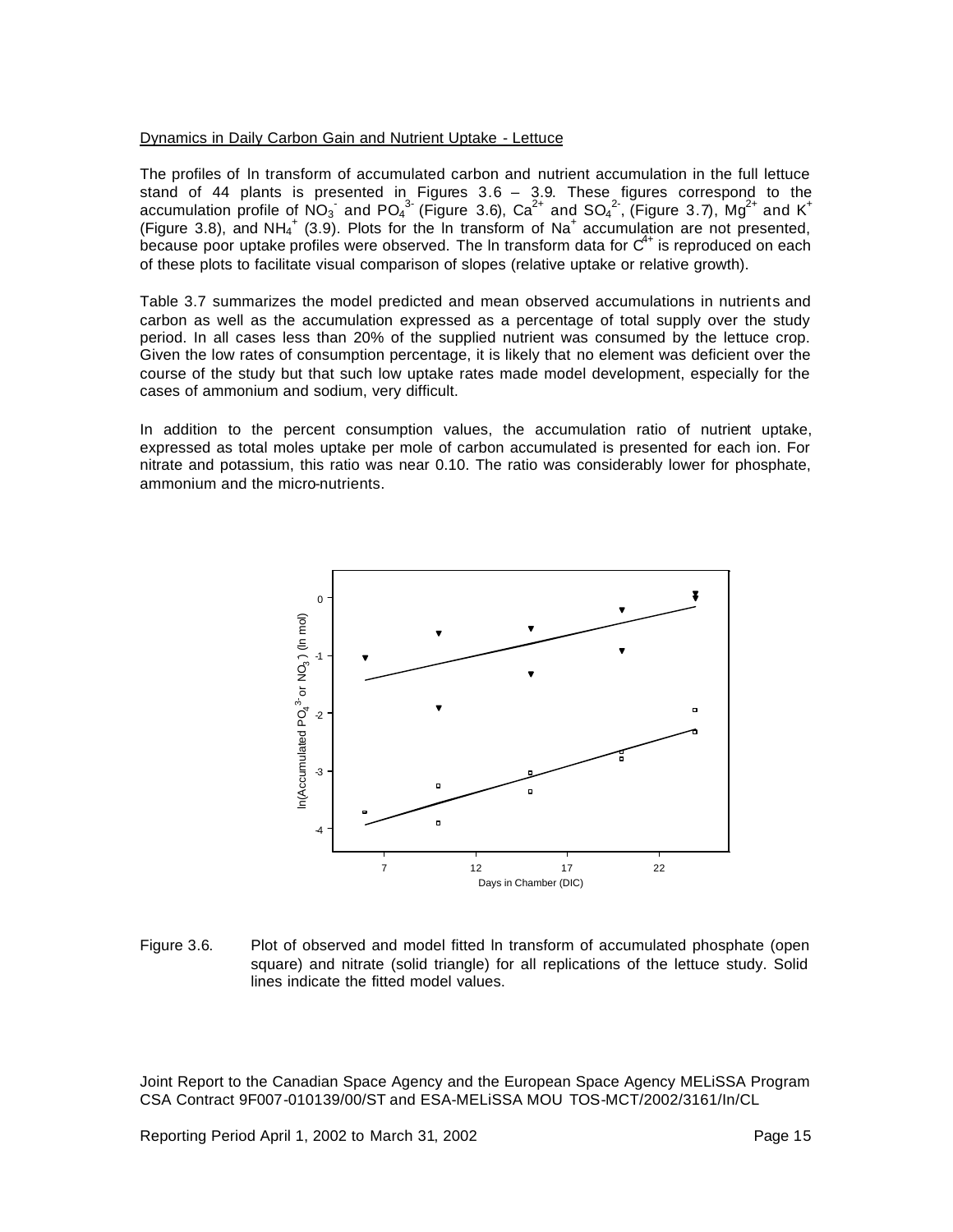

Figure 3.7. Plot of observed and model fitted ln transform of accumulated calcium (open square) and sulphate (solid triangle) for all replications of the Lettuce study. Solid lines indicate the fitted model values.



Figure 3.8. Plot of observed and model fitted ln transform of accumulated magnesium (open square) and potassium (solid triangle) for all replications of the Lettuce study. Solid lines indicate the fitted model values.

Reporting Period April 1, 2002 to March 31, 2002 Page 16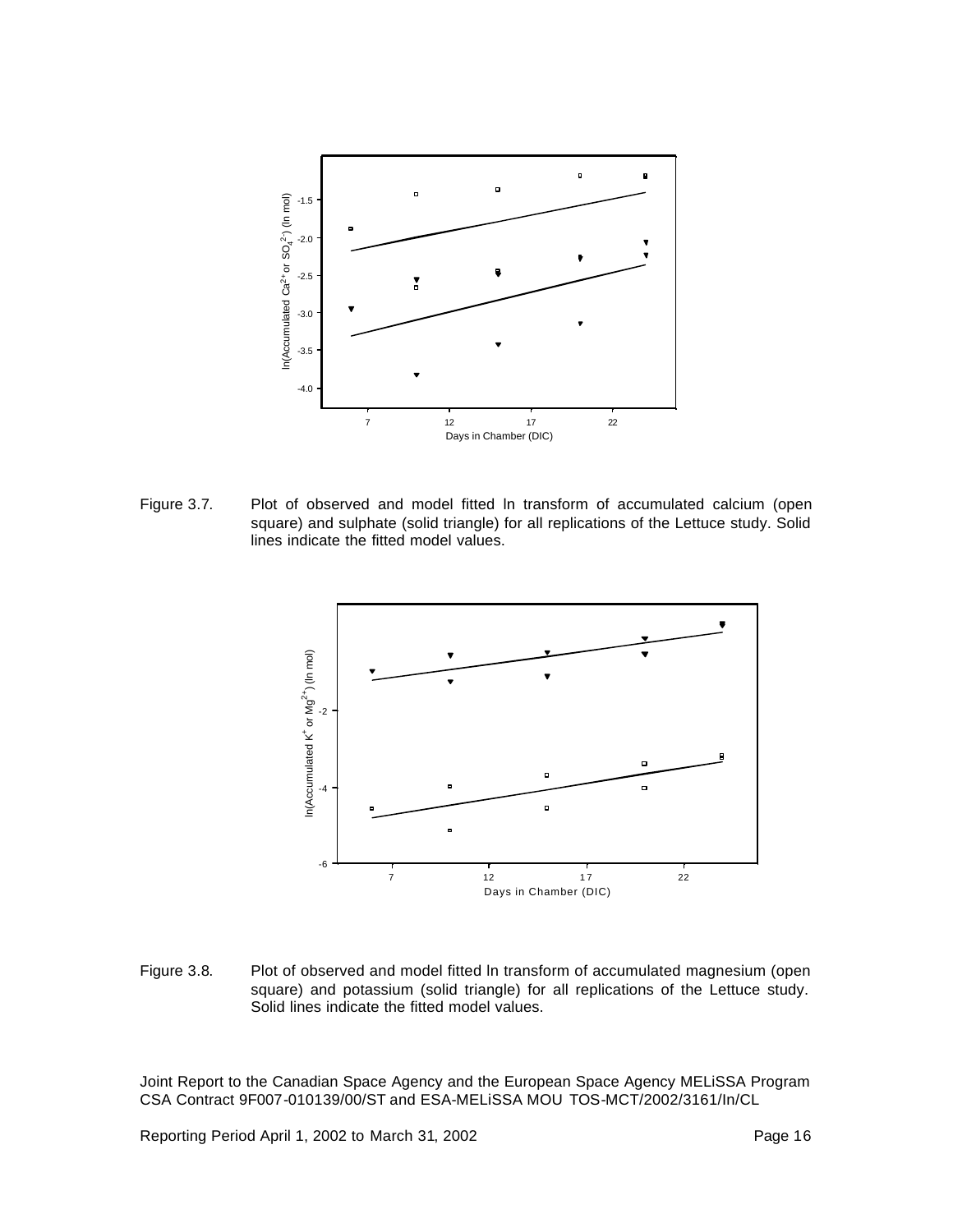

Figure 3.9. Plot of observed and model fitted ln transform of accumulated ammonium (open square) for all replications of the Lettuce study. Solid lines indicate the fitted model values.

#### Dynamics in Water Uptake and Evapo-Transpiration - Lettuce

Over the course of crop development, it was estimated that nearly 5526 moles of water were utilized by the lettuce stands, on average (Table 3.6). It was determined that the crop held 234 moles of water at harvest (from dry and fresh weight measurements). Therefore a total of 5292 moles of water loss from the reservoir is due to evapo-transpiration in the lettuce stand directly.

Results of the simple linear regression of water use on DCG are presented in Table 3.7 for the lettuce stand. Significant models were obtained for total water use and transpiration and water accumulation in tissue as a function of accumulated carbon. A significant relationship between total water usage and Days in Chamber (DIC) were also observed for the lettuce stand. Estimates of the slope derived from the regression of the ln transform of accumulated water use and carbon gain are presented in Table 3.8. This value is referred to as the Water Use Efficiency of productivity. Figure 3.10 presents the profile of ln transform of accumulated water use as a function of DIC for the lettuce stand. As is evidenced by the values in Table 3.10, this model is significant.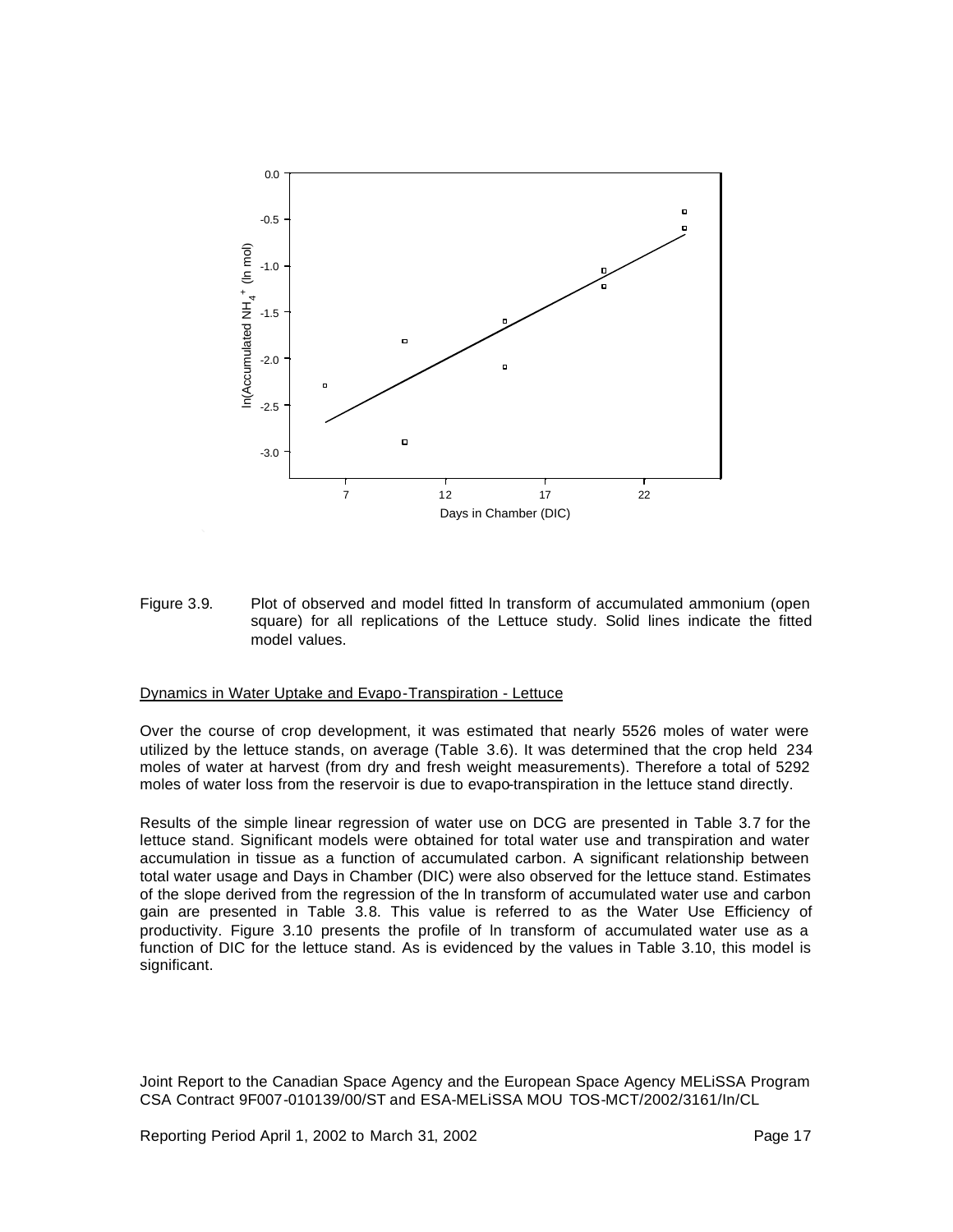

Figure 3.10. Plot of observed and model fitted In transform of accumulated water use (A<sub>water</sub>, solid circle) for all replications of the Lettuce study. Solid lines indicate the fitted model values.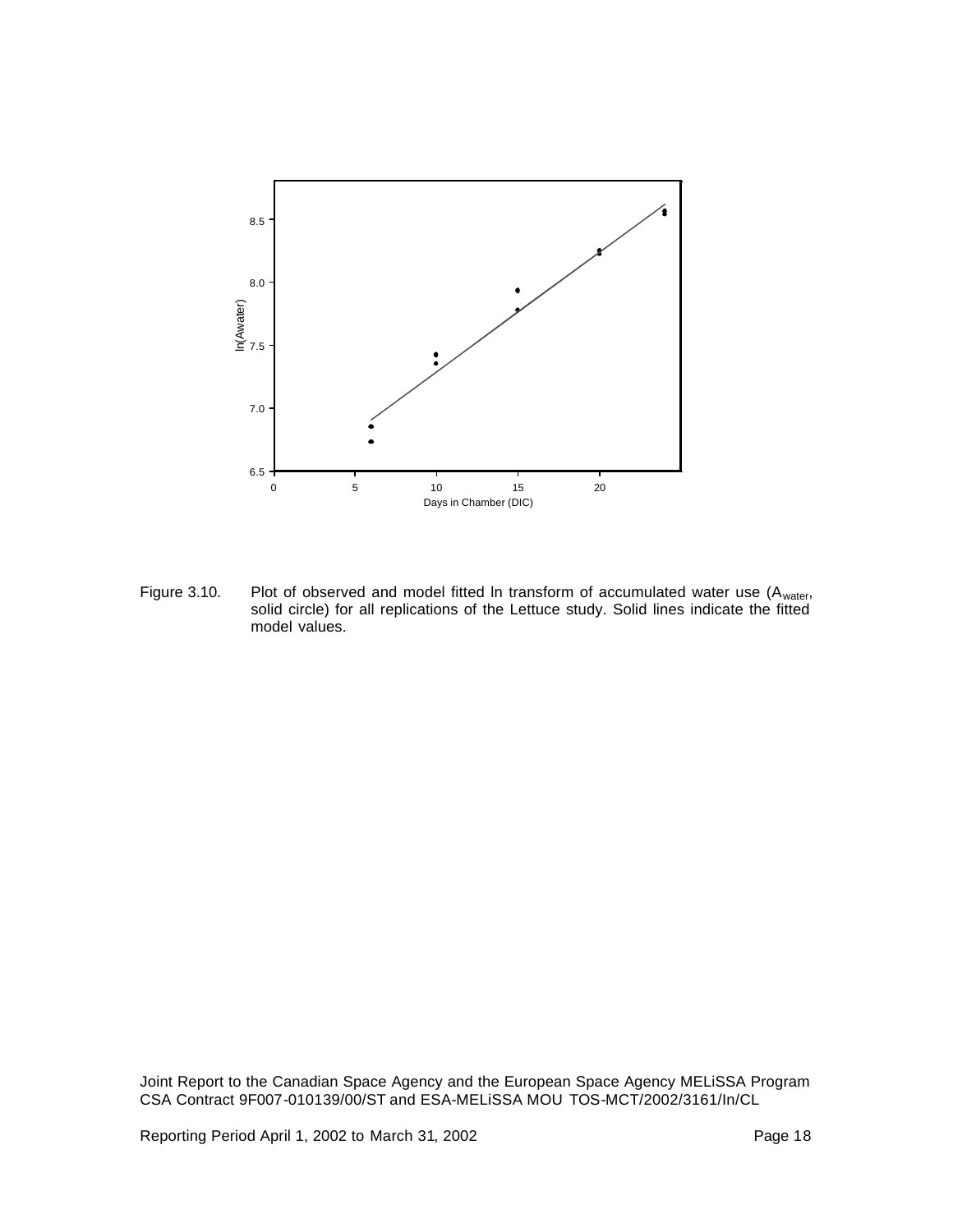Table 3.6. Modeled nutrient and water accumulation data for full stand lettuce experiments. Bracketed values refer to the lower and upper 95% confidence intervals. Accumulation ratio refers to the moles of nutrient accumulated per mole of carbon sequestered, as calculated from model results. Water data presented is for total accumulation from pools (Total), water content in tissue as determined from harvest data (Tissue) and water lost from pools due to evapo-transpiration (ET). Total supply is calculated over the duration of the experiment. DIC refers to the number of Days in the Chamber. The observed total  $C^+$  accumulation is from integrated carbon gain estimates as presented in Table 4.7.

| Ion                          | Predicted<br>Model<br>after<br>Accumulation<br>24 DIC (mol) | 95% CI<br>(mol) | ℅<br>of<br>Total<br>Supply | Accumulation<br>Ratio<br>after 24 DIC |
|------------------------------|-------------------------------------------------------------|-----------------|----------------------------|---------------------------------------|
| NO <sub>3</sub>              | 0.84                                                        | (0.50, 1.4)     | 0.05                       | 0.10                                  |
| $NH_4$ <sup>+</sup>          | 0.52                                                        | (0.35, 0.77)    | 0.17                       | 0.06                                  |
| PO <sub>4</sub> <sup>3</sup> | 0.10                                                        | (0.08, 0.13)    | 0.07                       | 0.01                                  |
| $\mathsf{K}^+$               | 1.1                                                         | (0.76, 1.5)     | 0.19                       | 0.13                                  |
| $Mg^{2+}$                    | 0.04                                                        | (0.02, 0.06)    | 0.04                       | 0.004                                 |
| $Ca2+$                       | 0.25                                                        | (0.14, 0.44)    | 0.07                       | 0.03                                  |
| $Na+$                        | 0.01                                                        | (0.003, 0.02)   | 0.02                       | 0.001                                 |
| $SO_4^2$                     | 0.09                                                        | (0.05, 0.16)    | 0.04                       | 0.01                                  |
| $H2O$ (Total)                | 5526                                                        | (4964, 6186)    | 0.09                       |                                       |
| $H2O$ (Tissue)               | 234                                                         |                 | 0.004                      |                                       |
| $H2O$ (ET)                   | 5292                                                        |                 | 0.09                       |                                       |
| $C^{4+}$                     | 8.4                                                         | (4.1, 15.6)     |                            | 1                                     |
| $C^{4+}$ Observed            | 8.0                                                         |                 |                            | ۰                                     |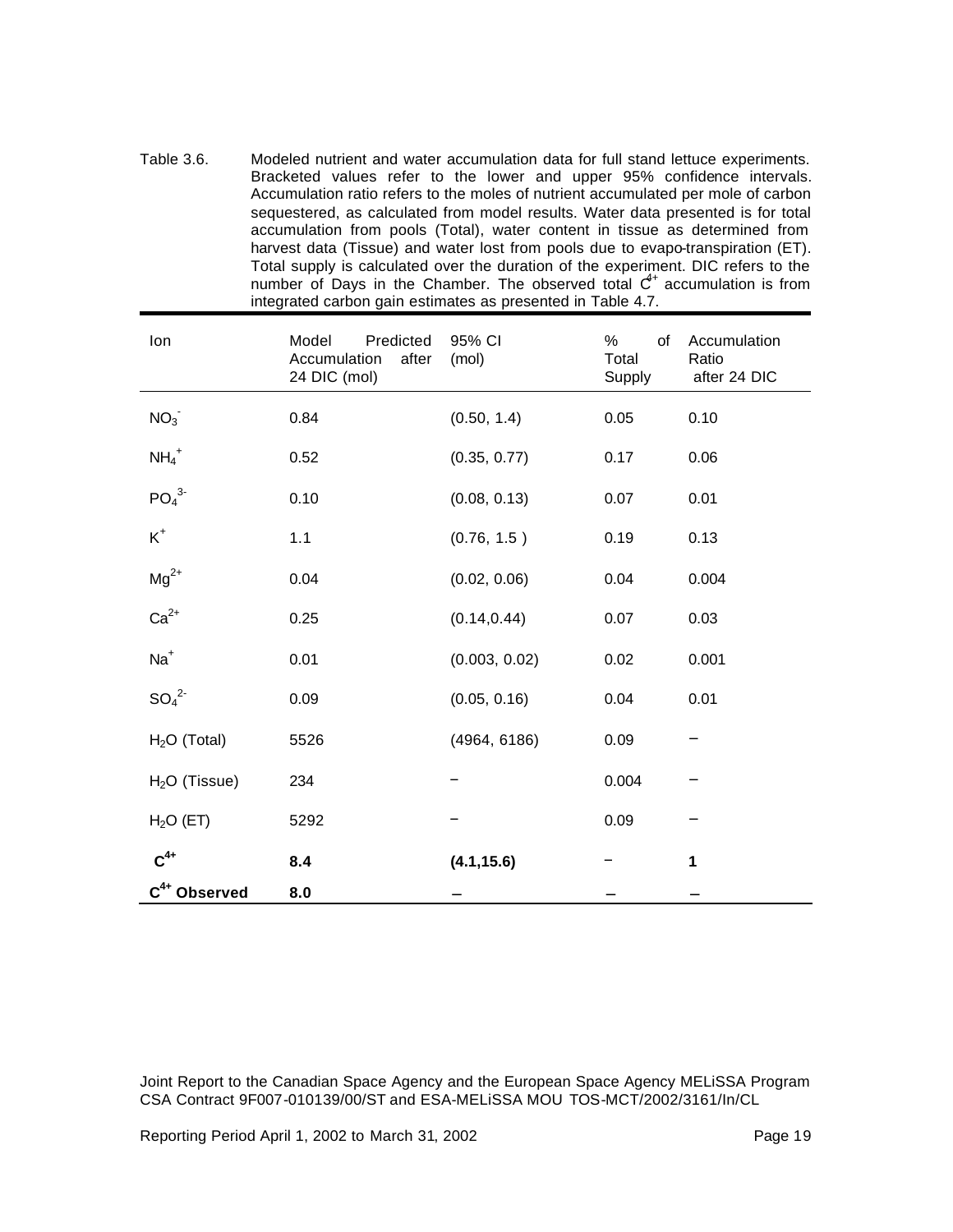Table 3.7. Regression results for various models of water dynamic in full stand lettuce experiments. A<sub>water</sub> refers to the accumulated total water lost from pools, A<sub>Transpiration+Tissue</sub> refers to water accumulated by the canopy and lost due to transpiration. The parameters  $b_0$  and  $b_1$  refer to the model intercept and slope respectively. The  $r^2$  value includes pure error. Indep. refers to the model independent variable.

| Model<br>Dependent<br>Variable    | Indep.<br>Variable  | $b_0$  | $b_1$ | p-<br>value<br>for $b_1$ | t-value<br>for $b_1$ | $r^2$ | Residual<br>Standard<br>Error |
|-----------------------------------|---------------------|--------|-------|--------------------------|----------------------|-------|-------------------------------|
| A <sub>water</sub>                | A <sub>carbon</sub> | 2021.2 | 423.1 | 0.00                     | 12.9                 | 0.98  | 208                           |
| A <sub>Transpiration+Tissue</sub> | A <sub>carbon</sub> | 0.0    | 423.1 | 0.00                     | 12.9                 | 0.98  | 208                           |
| In(A <sub>water</sub> )           | <b>DIC</b>          | 6.3    | 0.1   | 0.00                     | 17.9                 | 0.98  | 0.11                          |

## Table 3.8. Water use efficiency of productivity (WUE $_{\rm Pr}$ ) for full stand lettuce experiments. Values of WUE<sub>Pr</sub> were derived from the slope of regressions of  $A<sub>water</sub>$  and  $A<sub>carbon</sub>$ .

| Variable          | mol H <sub>2</sub> O mol <sup>-1</sup> C <sup>4+</sup> | mol $C^{4+}$ mol <sup>-1</sup> H <sub>2</sub> O | g C <sup>4+</sup> Kg <sup>-1</sup> H <sub>2</sub> O |
|-------------------|--------------------------------------------------------|-------------------------------------------------|-----------------------------------------------------|
| WUE <sub>Pr</sub> | 423.1                                                  | 0.002                                           | 1.3                                                 |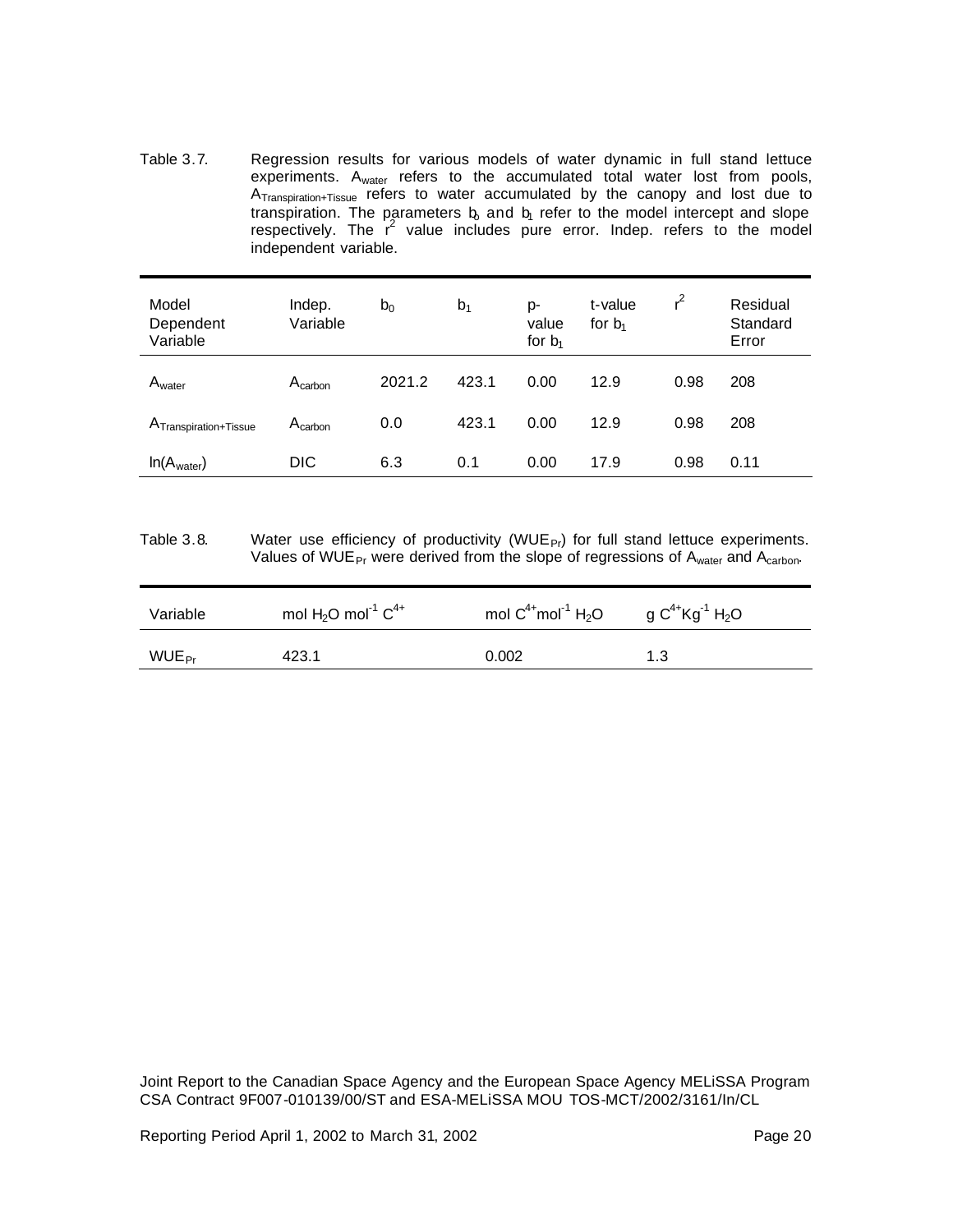# **Section 4.0: Results of Staged Planting Trials with Beet**

# RATIONALE

A significant cost (Equivalent System Mass, ESM) component of higher plant production is associated with the power consumption of lighting systems used to drive photosynthesis, as discussed, for example, by previous authors [1-2]. It is therefore imperative that crop production, for the purposes of providing life support commodities during an extended human presence in space (eg. air revitaliztion, potable water, food), makes efficient use of available power and artificial lighting systems. While some options exist for the reduction of crop production costs (ESM), including more efficient light delivery methods and technologies [3-5] there is also the possibility of improving crop lighting use efficiency through changes in cultural management at the stand level.

Previous studies [6-7] have examined the temporal dynamic in quantum yield (mol C fixed / mol absorbed photons, PAR) during the development of batch planted stands. Quantum yield was a factor in a higher level mechanistic model which was demonstrated to be useful in the prediction of stand carbon gain [7]. The implication of these authors' work is that the manipulation of stand quantum yield may provide the key to reducing the production costs of crop stands in controlled environments.

A large proportion of scientific investigation in controlled environment crop production for life support applications has been restricted to batch planted scenarios. A number of notable exceptions occur. Reportedly, the Russian Bios-3 trials used a conveyer type system which required the planting and harvest of crops at regular intervals [8]. This cultural strategy, hereafter referred to as staged planting, resulted in a uniform age distribution of the stand, with a range of age classes represented. Other authors have demonstrated that staged planting is a means to dampen long term dynamics in stand carbon gain relative to that of batch stands [9-11]. While these studies have identified the utility of the staged cultural management strategy for the stabilization of air revitalization capacity of stands, there remains the need to investigate the impacts of such a strategy on crop production costs and system trade.

This section develops an empirical model for the dynamic in apparent quantum yield of batch and staged planted beet stands. Since it is possible that increases in stand quantum efficiency may result under staged planting scenarios, the developed empirical models for beet are used to project the implications of staged planting on crop production cost. Cost changes are then examined within the context of trade studies with physico-chemical life support systems. empirical model development

DATA ANALYSIS AND MODEL DEVELOPMENT – Data from both the staged and batch stands were used to develop an empirical model of the dynamic in AQY. In the case of the batch stand data, AQY values from the entire period of stand development were modeled using a non-linear Gompertz function having the form:

$$
AQY(t) = S \cdot exp(-e^{(B-Kt)}) + e
$$
 [4.1]

where t is the number of days since the initial chamber closure, and where S, B and K are parameters estimated by the non-linear regression algorithm and where e is a vector of model errors [13]. This model was used as it is a popular choice for modeling logistic growth in plant s.

Joint Report to the Canadian Space Agency and the European Space Agency MELiSSA Program CSA Contract 9F007-010139/00/ST and ESA-MELiSSA MOU TOS-MCT/2002/3161/In/CL

Reporting Period April 1, 2002 to March 31, 2002 Page 21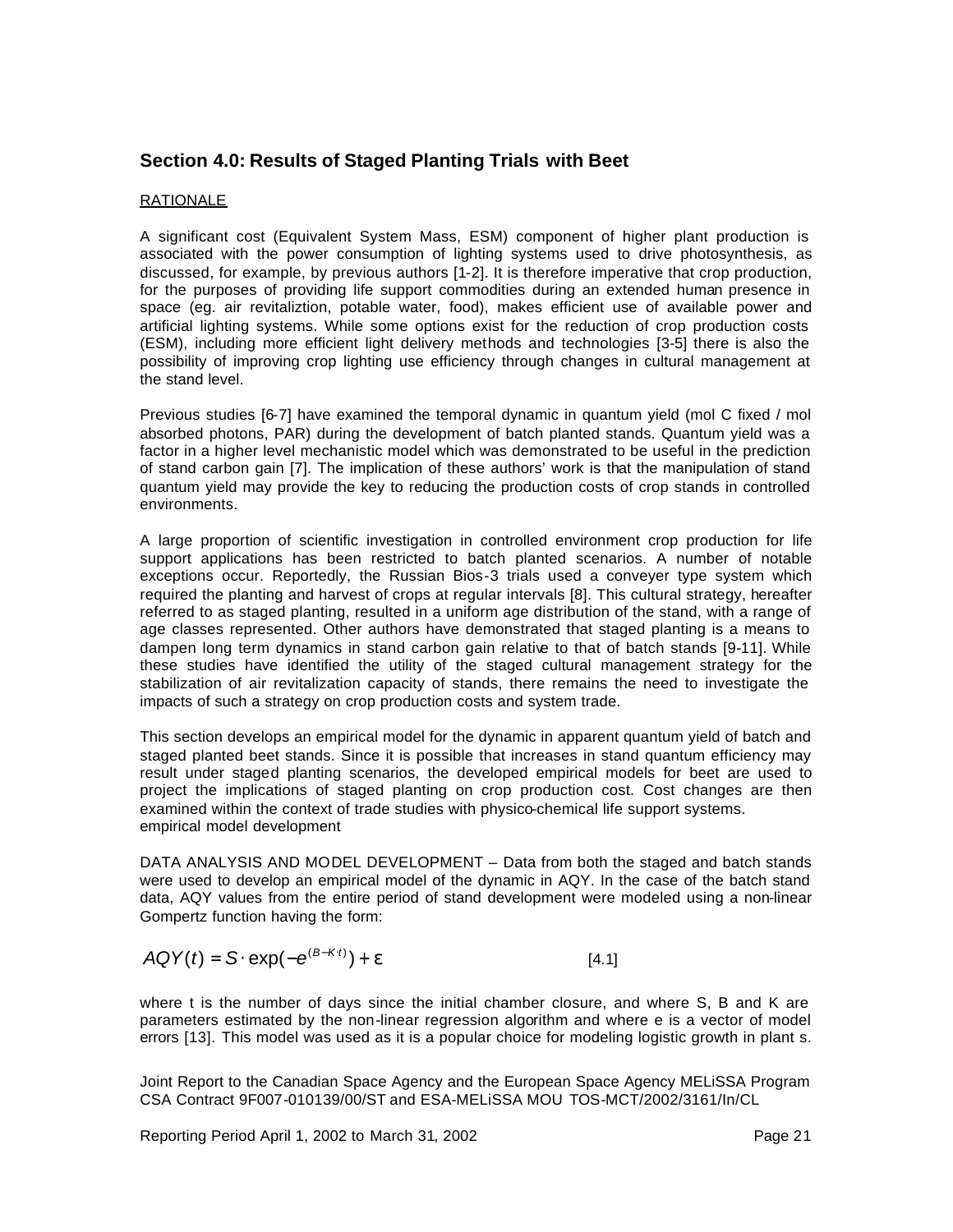The 95% confidence intervals for prediction were also determined using algorithms in the S-Plus Software [14].

A linear model was used in the case of the staged stand data. In this case, however, only data from the recovery period after full stocking were used. Because the a description of the methods used to fit the linear model makes use of results described in the next section, a summary of the methods used to analyze the staged stand data is reserved.

### RESULTS

APPARENT STAND QUANTUM YIELD - Figures 4.1 and 4.2 depict the mean of Apparent Stand Quantum Yield (AQY) data for the mean of replicates from each of the batch and staged trials, respectively. These plots span the period of initial chamber closure (Day 0) to the period of harvest (Day 29 for the batch stand), and extends to the second harvest of the mature age classes for the staged stand (Day 39). It is important to note that AQY in this context is determined from NCER and DCG and therefore accounts for photorespiration and dark respiration of the stand. Table 4.1 summarizes the basic yield information collected for the staged beet stand.

An examination of Figure 4.1 illustrates the large range in AQY throughout the period of batch stand development. A maximum AQY (AQY $_{\sf max}^{\checkmark}$ ) of 0.043 mol C mol<sup>-1</sup> PPF is achieved at approximately 27 days after planting. In the growth period before  $AQY_{max}$  is achieved, there is a region of inefficiency. As discussed by previous authors this region is a result of incomplete absorption of incident light by the developing canopy which has a lower leaf area index than at canopy closure [6]. There is a subsequent stabilization in  $AQY_{max}$  following canopy closure at which time there is maximal absorption of incident light and no net increase in AQY with stand development. It is expected that if the stand was not harvested, the period of stability in AQYmax would be followed by a decrease in efficiency associated with stand senescence.

In contrast, an examination of Figure 4.2 indicates an increase in the staged stand's AQY, which parallels that of the batch stand, until the point of harvest of the first mature age class (Day 29). However, following the initial harvest of the most mature age class and the planting of new seedlings, there is a reversion of the stand's AQY to levels at or near those realized 10 days prior to the initial harvest. The stand then enters a 10 day period of 'recovery' at which time  $AQY_{max}$  is achieved a second time. This cycling in stand AQY, once full stocking of each age class is reached, is expected to continue in perpetuity if there are no major perturbations in environment conditions or crop health. Studies are continuing which will look at extended periods of full stand.

RATES OF STAND RECOVERY AND DETERMINATION OF AQY BOUNDS - It is apparent that the staged stand has higher AQY (during the period of full stocking) when compared to the early phases of the batch stand. To examine this idea further, data from the period of the staged stand recovery (from one harvest point to the next) were subjected to a simple linear regression having the form:

$$
AQY = \boldsymbol{b}_0 + \boldsymbol{b}_1 \cdot (DICY) + \boldsymbol{e}
$$

[4.2]

where DICY is the number of days into the recovery period (ranging from 0 at harvest/planting, 9 at next harvest/planting), where ßo and ß1 are the model intercept and slope respectively and where e is a vector of model errors. This procedure allowed for a determination of the mean of the minimum (AQYmin) and maximum (AQYmax) quantum yield for the cycling period and for the fully stocked staged stand and the slope or rate of recovery in AQY between harvest periods. The

Joint Report to the Canadian Space Agency and the European Space Agency MELiSSA Program CSA Contract 9F007-010139/00/ST and ESA-MELiSSA MOU TOS-MCT/2002/3161/In/CL

Reporting Period April 1, 2002 to March 31, 2002 **Page 22** Page 22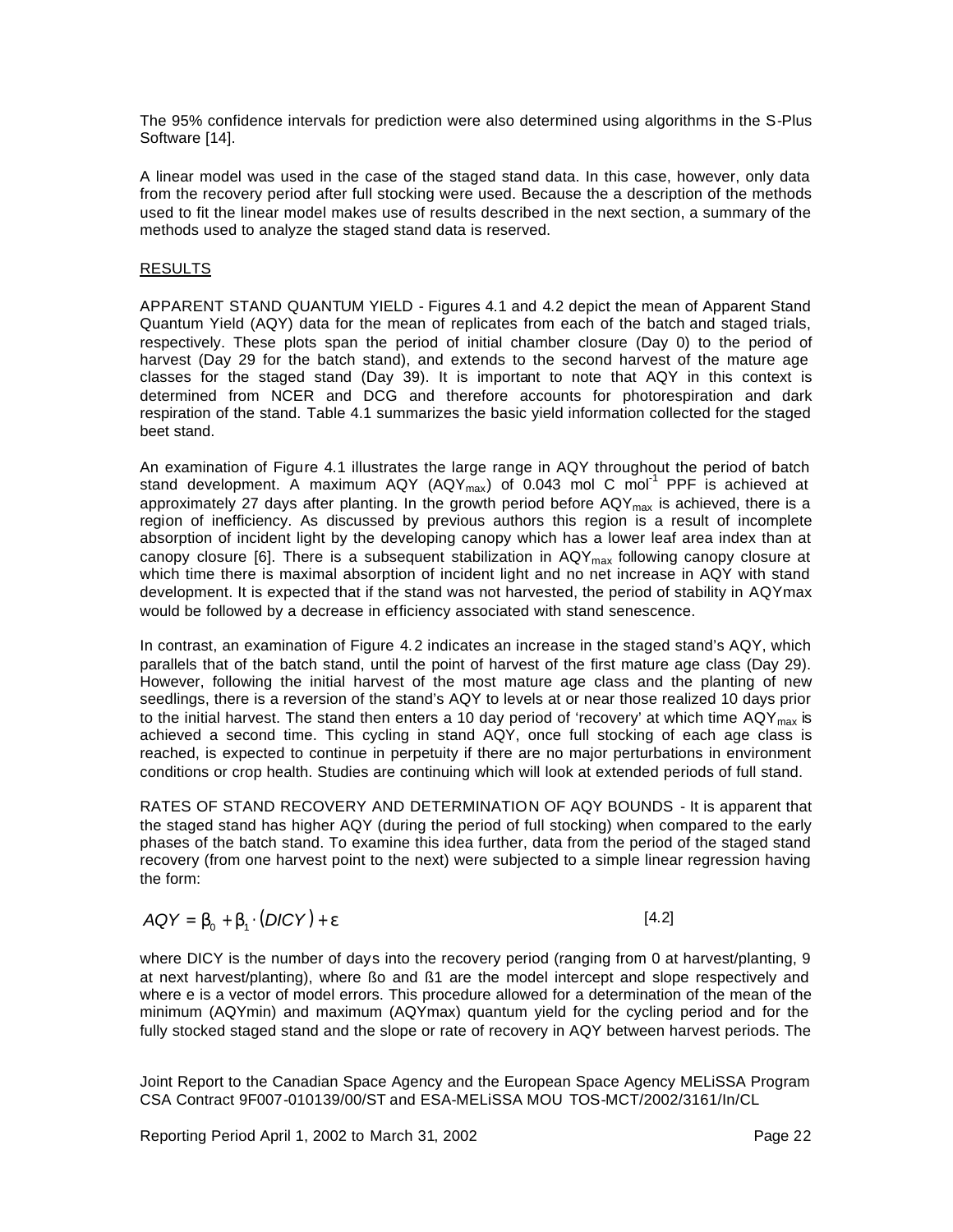results of this linear regression model were used to project the total quantity of carbon fixed for the same PPF integral but over repeated harvest and cycling periods.

Figure 4.3 presents a plot of the linear regression fit and the upper and lower 95% confidence intervals for the predicted AQY on any given day in the cycle period. Table 4.1 presents key findings of the regression model and those obtained from the non-linear regression on the batch stand data.

| <b>Statistic</b>         | <b>Value</b> |
|--------------------------|--------------|
| <b>Staged Stand Data</b> |              |
| bo (p-value)             | 0.024(0.00)  |
| b1 (p-value)             | 0.002(0.00)  |
| df-error                 | 14           |
| r2                       | 83 %         |
| <b>Batch Stand Data</b>  |              |
| S (t-value)              | 0.049(60.9)  |
| B (t-value)              | 1.8(38.7)    |
| K (t-value)              | 0.14(28.8)   |
| df-error                 | 22           |

Table 4.1. Key findings of the regression of AQY on DICY (days into harvest/plant cycle) for the staged stand and for the non-linear regression performed on the batch stand data. Bracketed values indicate associated p-or t- values, df refers to the degrees of freedom of error. The values bo and b1 refer to the estimates for the intercept and slope respectively, while the values of S, B, K are those estimated by the non-linear regression on the Gompertz Model.

An examination of Table 4.1 indicates that the linear model slope was significant for the staged stand. This result indicates symmetry in the recovery rates in AQY between harvest periods in the staged stand. Further the slope estimate (bo) gives insight into the minimum (AQYmin) immediately following harvest and planting.

As mentioned above, the linear regression model was used to project the total quantity of carbon fixed for the same PPF integral but over repeated harvest and cycling periods. This allowed for the comparison of the staged planting regime to the batch planted regime. The details are as follows. First, the projection assumes that the staged stand is fully stocked and that there are no end effects. Secondly, for the purposes of comparison to batch stand data, it is assumed that a common initial starting point is shared by the batch and staged stands. This is to say that the day of the first harvest and planting in the staged stand following full stocking is the same as the starting date for development of a batch planted stand.

Data from the batch stand profile in AQY (Figure 4.1) were used to calculate the total amount of net carbon gained by the stand under a fixed daily PPF integral of 17.5 mol m<sup>-2</sup> day<sup>-1</sup> (the product of AQY and the daily PPF integral yields DCG) for a 30 day in-chamber growth period. Similarly, the linear regression results described above were used to calculate the total amount of net carbon gained by the staged stand while allowing the AQY to cycle, as predicted by the linear regression model. A total of three cycles were simulated (30 days).

Joint Report to the Canadian Space Agency and the European Space Agency MELiSSA Program CSA Contract 9F007-010139/00/ST and ESA-MELiSSA MOU TOS-MCT/2002/3161/In/CL It is estimated that the staged stand would have a net carbon gain of over the 30 day period (given the assumptions noted above) of 15.0 mol C m-2 , with a lower and upper 95% confidence estimate (derived from the regression confidence limits) of 14.5 and 15.5 mol C  $m^2$  respectively. In contrast, the batch stand is estimated to accumulate 10.3 mol C m-2, with a lower and upper 95% confidence estimate (as derived from the non-linear regression confidence limits) of 10.1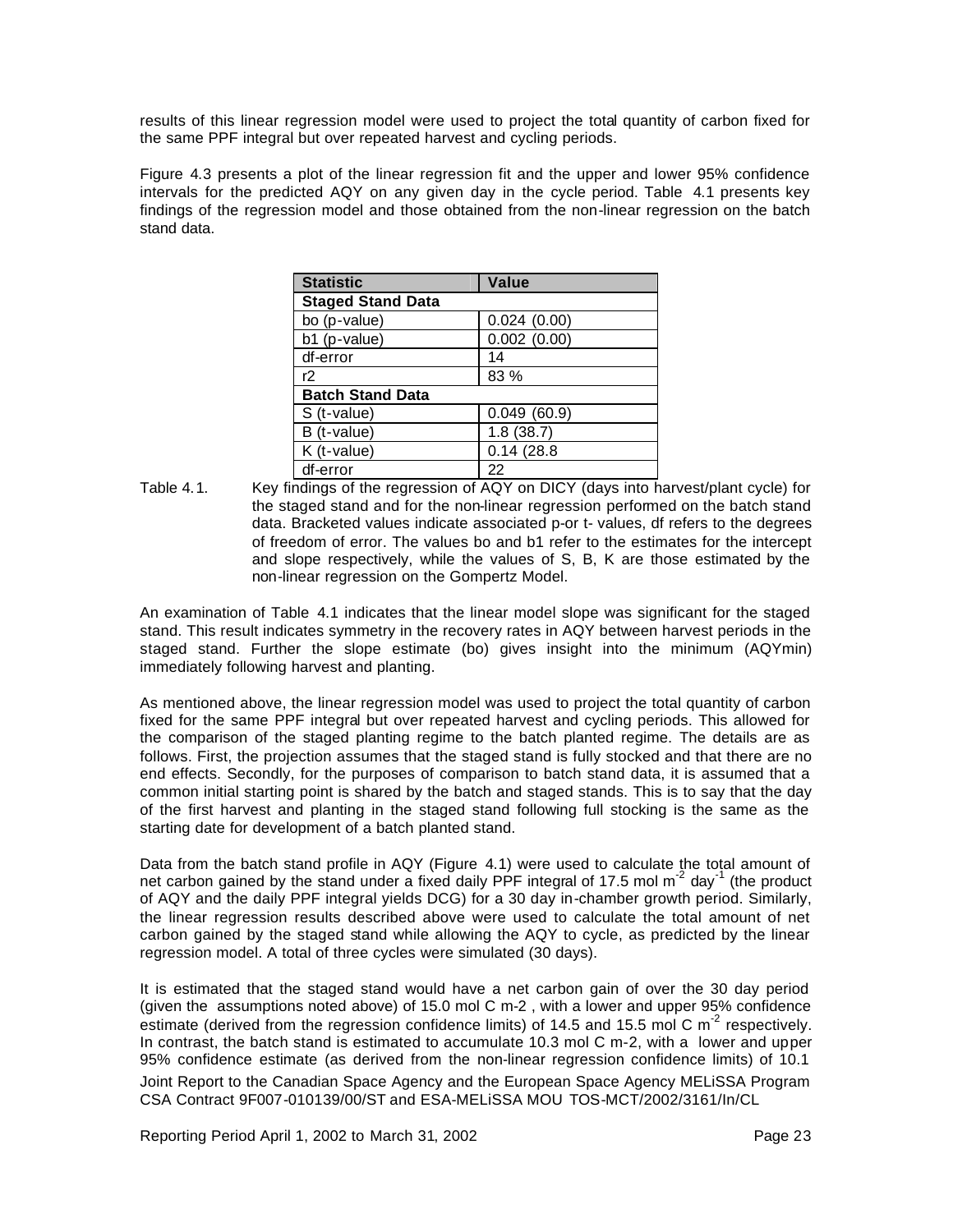and 10.5 mol C m-2 respectively, over the same 30 day period. From these results, it is easy to see that at the given daily PPF integral of 17.5 mol m-2 day-1, the batch stand has a net carbon gain which is between 27% and 35% lower than the expected net carbon gain of the staged stand. Given the same production area and fixed production costs between the staged and batch stands, it seems that the staged stand is more cost efficient at fixing carbon.

As eluded to earlier in this paper, the cost differences in net carbon gain between the two cultural strategies are likely related to differences in light interception by the stands. When the batch planted stand is young, there is incomplete absorption of incident light due to a lower leaf area index. As the batch stand develops, however, canopy closure is achieved and mutual shading of leaves, due to higher a higher leaf area index, results in lower quantum yields. This effect is augmented by higher respiration rates in heterotrophic (dissimilating) plant parts (hypocotyl and roots). In contrast, the staged stand has a quantum yield which cycles about a higher mean value  $(0.032 \text{ mol C mol}^3$  PPF). As a whole, the staged stand is more efficient at light absorption due to its greater average leaf area than that of the pre-closure period in the batch stand, but insufficient leaf area to diminish net carbon gain returns to light investment. In other words, the staged stand maintains a leaf area which has a higher absorption of incident radiation but is not so large that mutual shading increases respiratory carbon losses.

## IMPLICATIONS OF STAGED PRODUCTION ON TRADE STUDIES

In trade studies consideration must be dually given for the combined effects of any increased labour cost (in ESM) and reductions in the cost (in ESM) of productivity (increases in quantum efficiency) associated with staged planting. Previous studies have identified the cost for a system of higher plant chambers using results from optimized menu studies [2]. In that body of work the cost of a higher plant system for food, air revitalization and potable water supply was determined for a Mars mission of 1800 days in length and a 6 member crew, with no end effects. Estimates of system cost obtained from these studies were based on crop productivity rates obtained with batch culture under nominal environment conditions. For the purposes of this discussion then, nominal ESM costs obtained in that study are abbreviated as  $ESM_{BR}$  or  $ESM_{PC}$ . These ESM costs included a fixed component and a time dependent component. More detailed information on the assumptions involved in the calculation of ESM estimates are available from the author.

There is some debate with regards to whether a staged planting scenario would be more labour intensive than a batch production scenario. The original batch planted production system included 5.7 hrs of labour per day [15]. It is therefore possible to partition the time independent components of the original ESM costing and include the time-dependent component of labour. The base cost of higher plant based, bioregenerative system (BR) was 58518 kg ESM (including mass and power requirements but using nominal productivity and stand quantum efficiency). This includes accounting for the fact that time-independent components were pro-rated to the original mission length of 1800 days Therefore the total mission cost associated with any additional labour due to a staged planting scenario can be given by:

$$
ESM_{BR} = 58518 + \left(\frac{5.7 + H}{0.5}\right) \cdot T
$$
 [4.3]

Joint Report to the Canadian Space Agency and the European Space Agency MELiSSA Program CSA Contract 9F007-010139/00/ST and ESA-MELiSSA MOU TOS-MCT/2002/3161/In/CL where  $ESM_{BR}$  is the mission cost (kg ESM) for a life support system, including air revitalization  $(CO<sub>2</sub>$  removal and  $O<sub>2</sub>$  production) and food for a BR system, H is the number of additional hours required per day to manage the staged system, 0.5 is the labour cost equivalency (0.5 hrs  $kg<sup>-1</sup>$ ESM), T is the number of days into the a mission and  $ESM_{BR}$  is the total mission bioregenerative cost in kg ESM. Further, it has been shown that the physico-chemical (PC) food system, including

Reporting Period April 1, 2002 to March 31, 2002 Page 24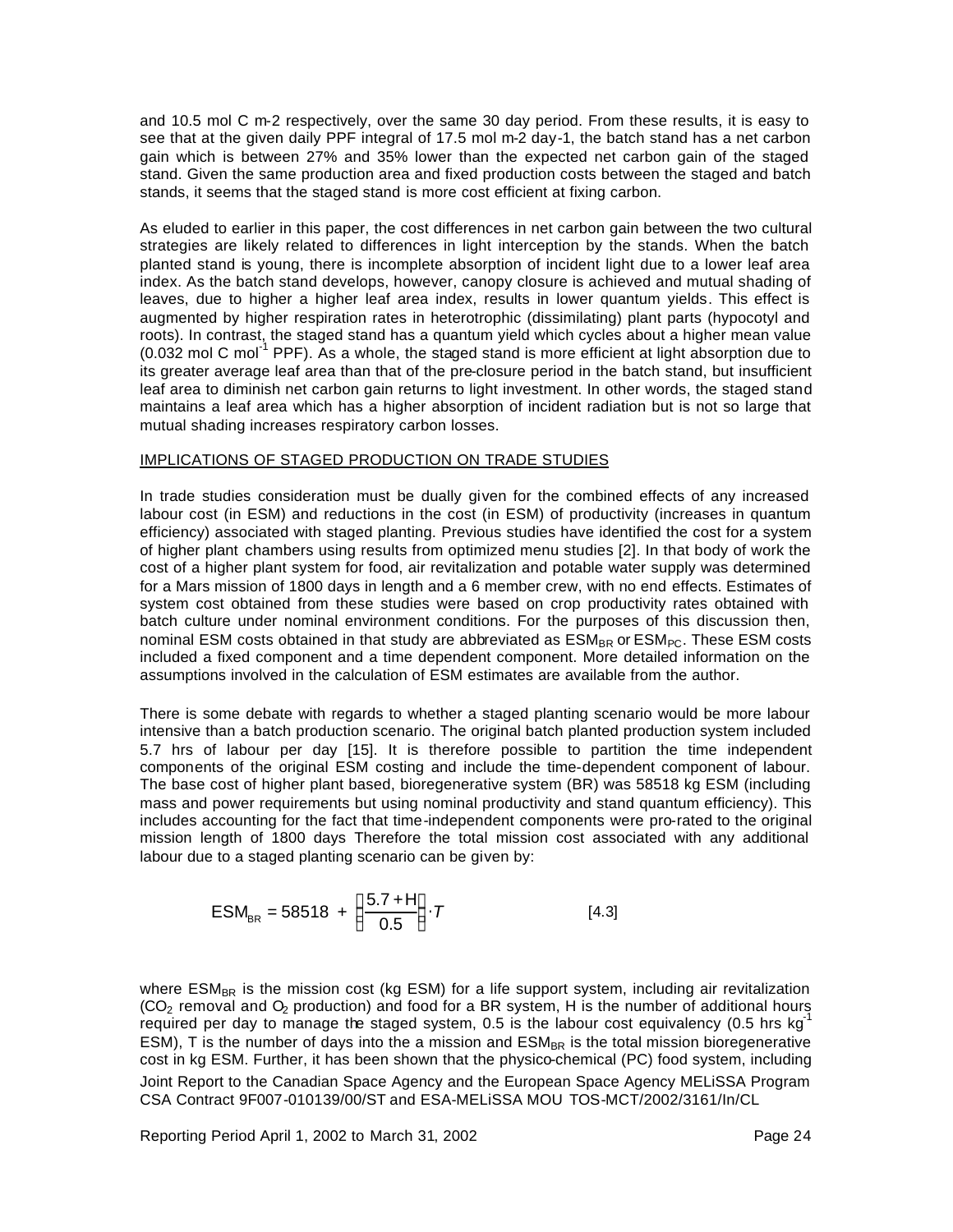the use of prepackaged food for six crew members (as on the ISS) is 13.8 kg ESM day<sup>-1</sup> [16]. Included in the time-dependent components of the total mission cost assuming physico-chemical (PC) systems alone, are the logistic and labour costs of PC equipment for air revitalization. The total cost of the PC approach, including air revitalization, was shown to be:

$$
ESM_{PC} = 812 + 14 \cdot T \tag{4.4}
$$

where  $ESM<sub>PC</sub>$  is the mission cost (kg ESM) for a life support system, including air revitalization  $(CO<sub>2</sub>$  removal and  $Q<sub>2</sub>$  production) and food for a PC system, T is the number of days into a mission and  $ESM<sub>PC</sub>$  is the total mission PC system cost in kg ESM [15].

Additionally, the increases in crop quantum yield and associated cost reductions (translated to kg ESM  $kg<sup>-1</sup>$  crop yield, dwb), observed for the beet canopy under staged planting suggest that overall decreases in system cost on the order of 10 % to 30 % are realistic. Further if optimization of chamber infrastructure and mechanization are pursued, reductions in ESM cost may reach 50%. Such additional reductions may be achieved with the use of more efficient lighting sources, reduction in hydroponics system volume and further enhancements in cultural management strategies.

Figure 4.4 presents a summary of the total bioregenerative system and total PC system costs as a function years into a mission extended beyond the initial 1800 days, for values reductions in BR system cost ranging from 10 % to 50%. Additional the effect of an additional single hour per day (H=1) and an additional 3 hours per day (H=3) has been included based on a ESM cost reduction on the order of 40%. This was done to illustrate the impacts of a reasonable increase in labour requirement associated with staged planting when applied in combination with attainable reductions in overall system cost associated with increases in apparent quantum yield. It is useful to note here that experience gained with managing staged stands suggests that an additional labour requirement greater than 3 hours per day is unrealistic in a practical setting. This is so because the planting and harvesting of small areas needed to fulfill a single planting and harvest cycle is not overly time consuming. In fact, it has been possible in the course of these studies to plant and harvest a 2.5  $m^2$  production area of beet managed under staged production in less than 0.5 hrs in a 10 day period. This suggests an additional labour requirement of no more than 3 hours for the staged crop. Further, the benefits of repeated plant maintenance tasks on crew psychology are not evaluated here.

An examination of Figure 4.4 illustrates that no breakeven point (within a mission length of 30 years) exists for BR and PC systems for reductions in BR system cost up to 10%. Cost breakeven point in this context refers to the number of days into the mission at which the total ESM<sub>BR</sub> equals ESM<sub>PC</sub>. This point also corresponds to the intersection of the ESM<sub>BR</sub> and ESM<sub>PC</sub> profiles. Breakeven points do exist for cost reductions in the BR system within the range of 20% to 50%. Obviously decreases in the time to breakeven is decreased with decreasing BR costs. For a cost reduction of 50%, for example, the breakeven point is found to occur near a mission length of 9 years.

Increasing labour requirement associated with staged planting, increases the mission cost at different rates, and thereby extends the point of the intersection of the  $ESM_{BR}$  and  $ESM_{PC}$  profiles. The profile of ESM<sub>BR</sub> for an additional labour requirement of H=1 hr (at an ESM reduction of 40%) intersects with the PC cost profile near 18 years while the profile of  $ESM_{BR}$  for an additional labour requirement of H=3 hrs (at an ESM reduction of 40%) does not intersect the PC cost profile within a mission duration of 30 years. It is reasonable that the additional labour requirement of the staged planting canopy is nearer to 1 than 3 hours per day, if not near, 0.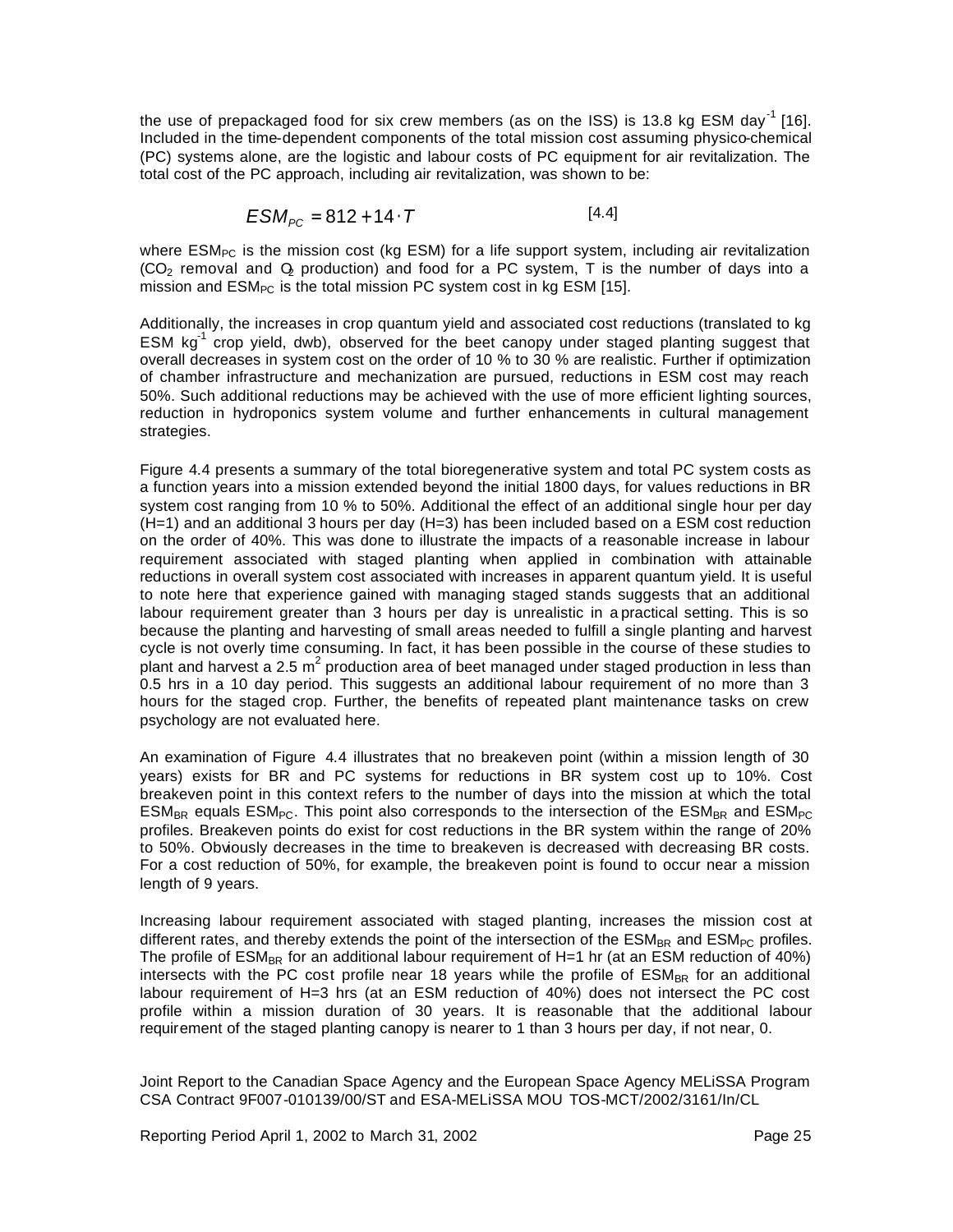Reporting Period April 1, 2002 to March 31, 2002 **Page 26** Page 26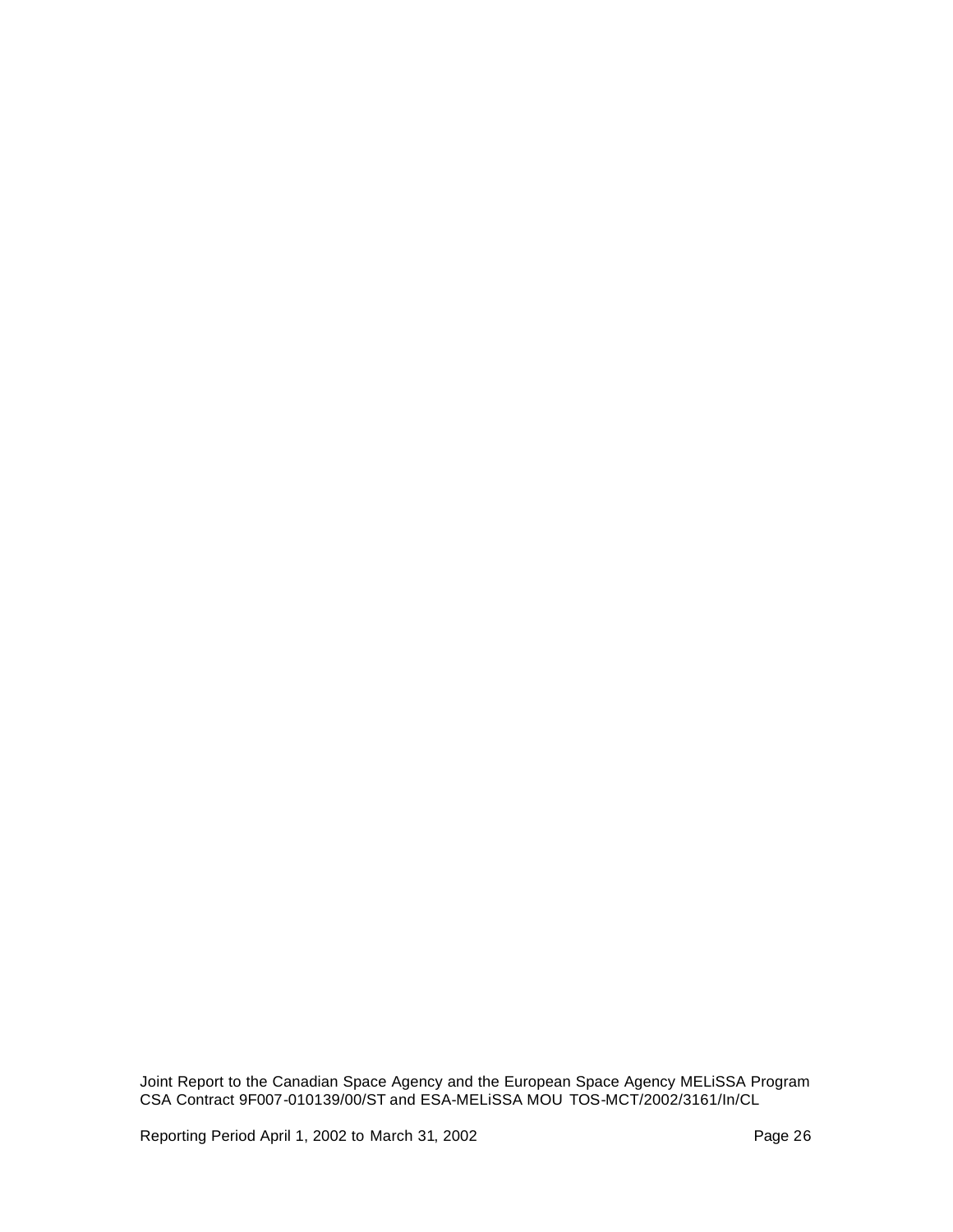

Figure 4.1. Dynamic in apparent quantum yield (AQY) for the batch planted stand as a function of days since initial chamber closure. The solid line indicates the fitted values obtained from the non-linear regression fit of the Gompertz function, while dotted lines indicate the upper and lower 95% confidence limits. Dashed lines indicate the maximum and minimum apparent quantum yields.



Figure 4.2. Dynamic in apparent quantum yield (AQY) for the staged planted stand as a function of days since initial chamber closure. Dashed lines indicate the maximum and minimum apparent quantum yields following full chamber stocking

Reporting Period April 1, 2002 to March 31, 2002 Page 27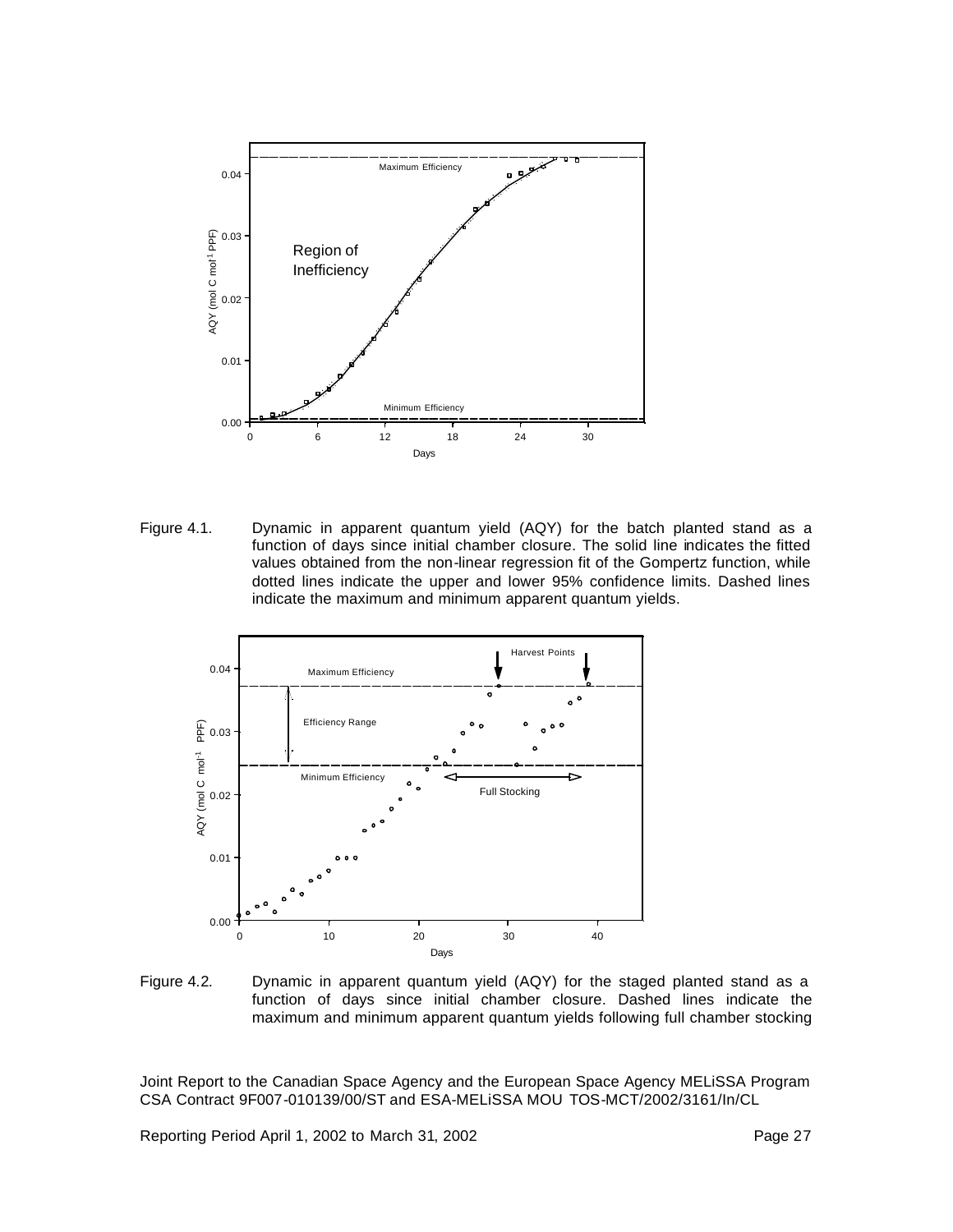

.

Figure 4.3. Changes in the stand apparent quantum yield (AQY) during the recovery period between plantings and harvest in a staged stand. Solid line is the line of best fit for a simple linear regression model while dotted lines are the upper and lower 95% confidence limits of prediction.



Figure 4.4. Bioregenerative (BR) and physico-chemical (PC) system mission costs (kg ESM) for varying mission lengths and cost reductions. Cost reductions for BR systems are expressed on a negative percentage change basis. Profiles for the ESM cost reduction of 40% are also plotted with additional labour requirements of 1 hr (+ 1 hr) or 3 hrs (+ 3 hrs) per day.

Joint Report to the Canadian Space Agency and the European Space Agency MELiSSA Program CSA Contract 9F007-010139/00/ST and ESA-MELiSSA MOU TOS-MCT/2002/3161/In/CL

Reporting Period April 1, 2002 to March 31, 2002 **Page 28** Page 28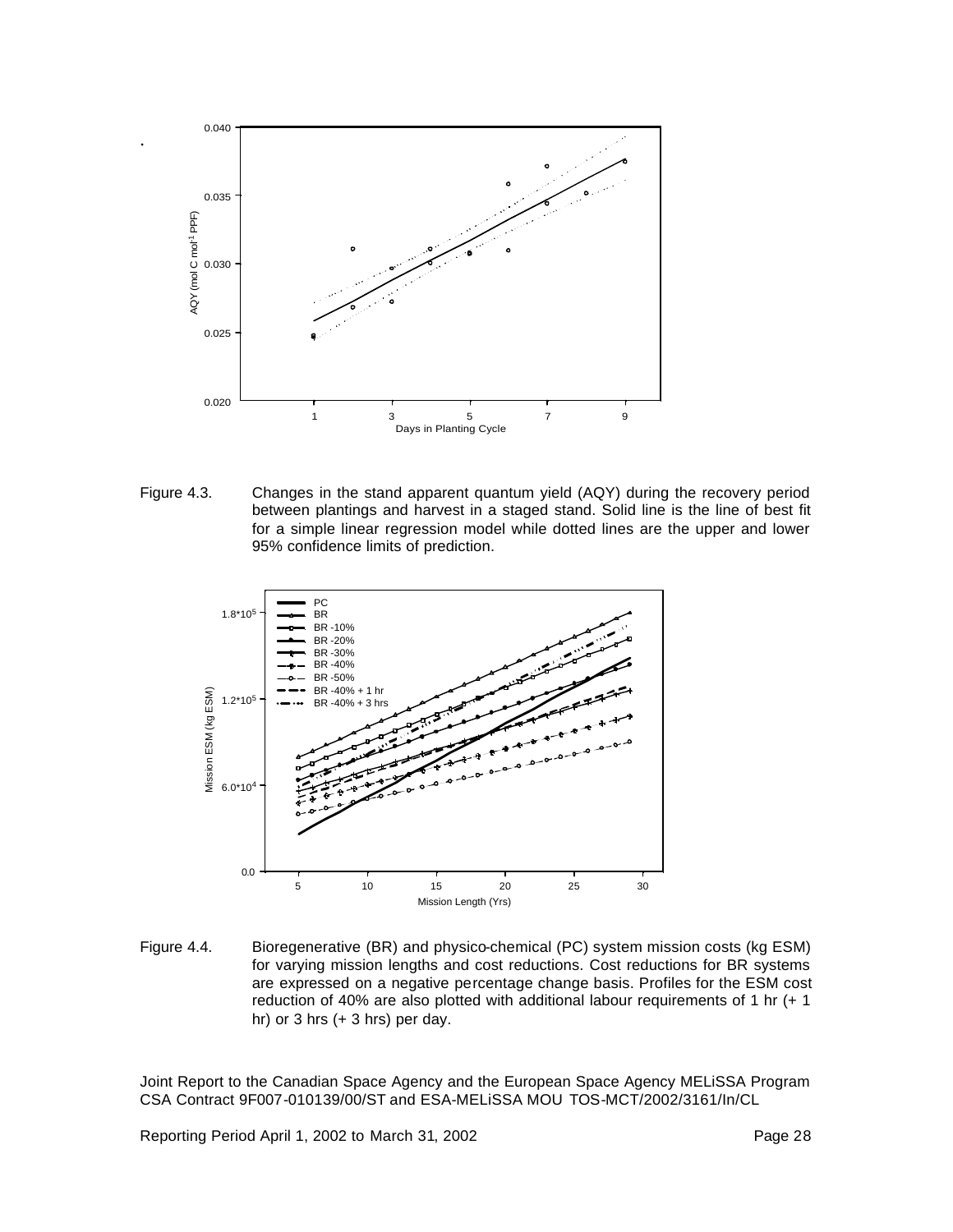# **Section 5.0: Results of Integrated Planting Trials with Beet and Lettuce**

The purpose of this experiment was to evaluate the effect of multiple crops with rotational planting on the daily net carbon exchange rate (NCER) and daily water production (evapotranspiration) within a sealed environment. Two of the three MELiSSA candidate crops, beet and lettuce, were continuously grown with a ten day staggered planting interval, resulting in a plant canopy with all representative stages of physiological growth within a common atmosphere.

# CARBON DYNAMIC

Atmospheric management based on batch-type production scenarios would result in large fluctuations in carbon assimilation capabilities as crops are planted, harvested, and planted again [**Error! Reference source not found.**]. When beet and lettuce were combined in a staggered planting system, by the time all physiological stages were present at 50 days after initial planting, a trend towards a more stable carbon assimilation uptake profile was observed (Figure 5.1).

Application of a general linear model to the NCER results of each 10-day planting interval showed a downward trend in overall productivity (Figure 5.2). Although this would negate the hypothesis that staggered planting improves atmospheric stability, the downward trend can be attributed to reduced irradiation during the last four cycles (light curve studies) and to a nutrient solution deficiency or allelopathic interaction which resulted in a decline in beet health and vigor. Although carbon uptake showed a declining trend in this experiment, improved management practices to alleviate nutrient imbalance and allelopathic interaction should serve to provide steady productivity.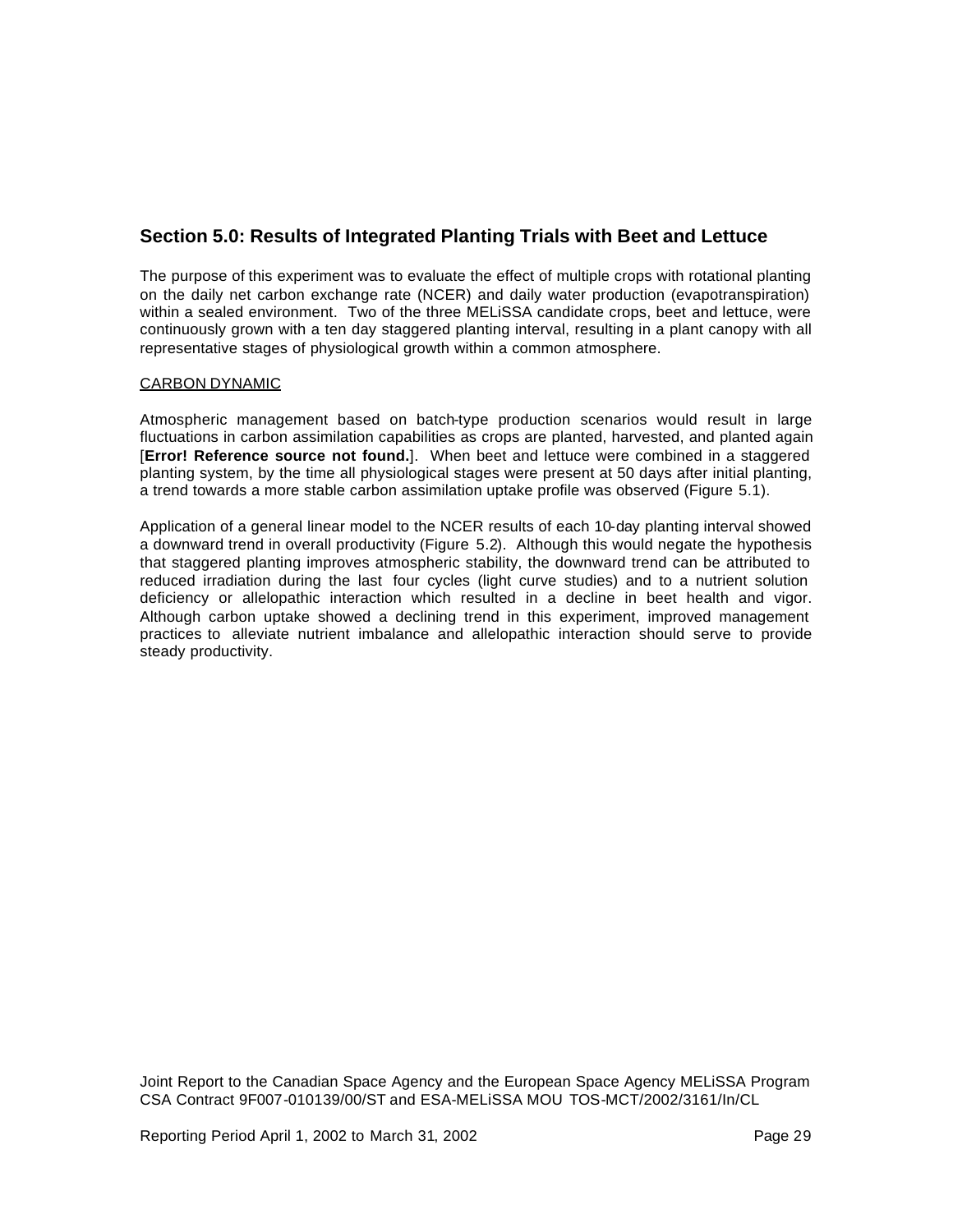

Figure 5.1 Daily net carbon exchange rate (NCER) for staggered beet and lettuce grown over a 100 day period. A simple spline algorithm was utilized to show the basic trend in NCER.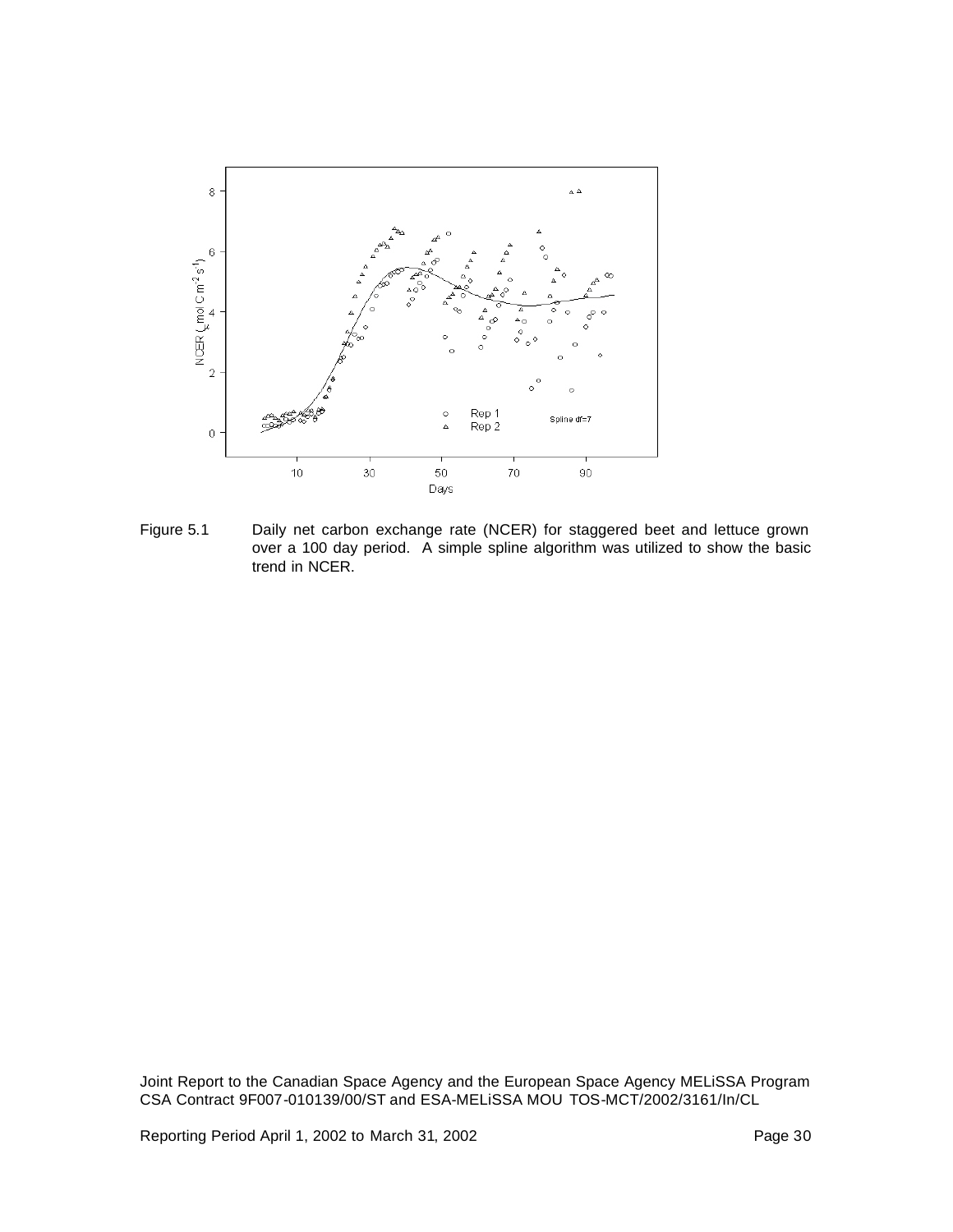

Figure 5.2 Integrated data set after full representation of all age classes with staggered planting of beet and lettuce. Each 10-day growth cycle was plotted and general linear model applied to the results.

# EVAPO-TRANSPIRATION

During the initial crop establishment phase, transpiration steadily increased to a peak of approximately 6.5 L day<sup>-1</sup> at 50 days after the start of the experiment. The rate of evapotranspiration then declined somewhat, and became steady during the later period where all phases of growth were represented in the chamber. Production during this period was .<br>approximately 6 L day<sup>-1</sup>.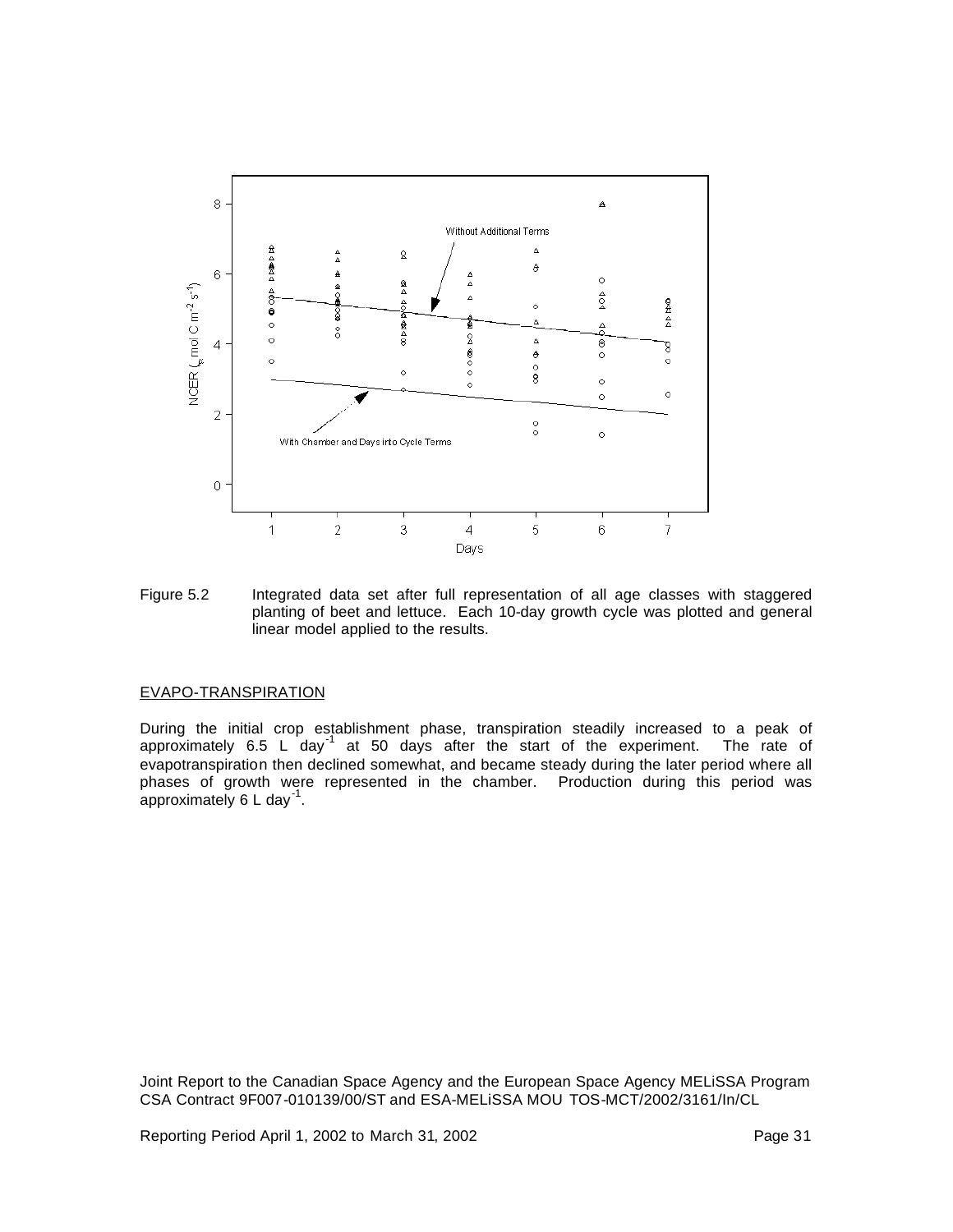

Figure 3.5 Daily evapotranspiration for staggered beet and lettuce with polynomial curve fitted to demonstrate the trend in water production.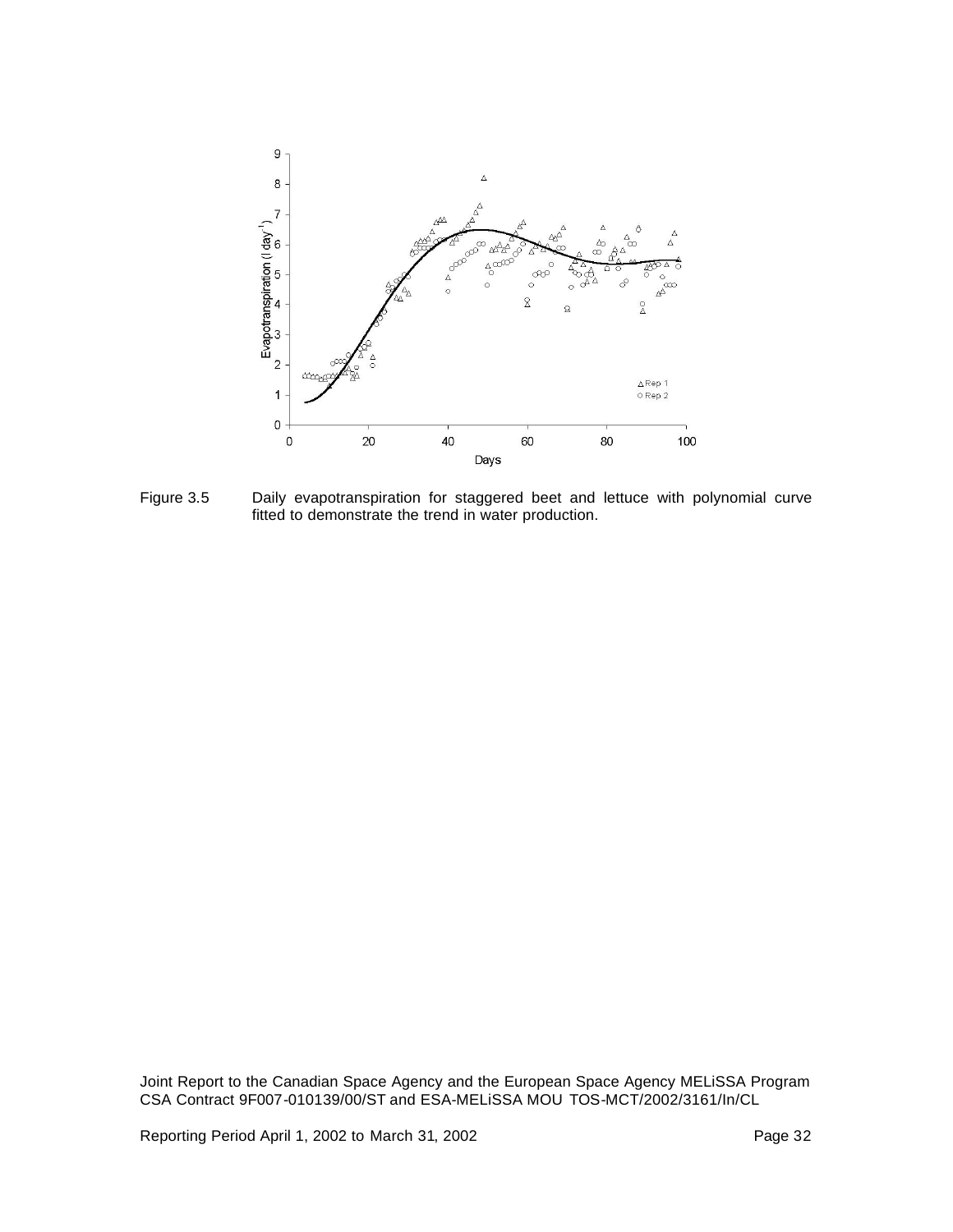# **Section 6.0: Update on the Controlled Environment System Research Facility and Hypobaric Chamber Specifications**

The new 900 m<sup>2</sup> (8600 ft<sup>2</sup>) Controlled Environment Systems Research Facility located within the Bovey Building complex at the University of Guelph has been completed. A total of 14 hypobaric chambers are now online and in the initial phases of testing. The facility hosts 5 large full canopy chambers each having a growing volume of 1m (width)  $x$  1.8m (height)  $x$  2.2m (depth). Additionally, there a 9 smaller, cylindrical chambers having dimensions of 1.6m (high) and 0.4m (diameter). The control system common to both the large and small chambers is provided by Argus Controls (White Rock, British Columbia) and is currently being configured. Preliminary results demonstrate the capability to depressurize to 5 KPa with a control bandwidth of 0.1 KPa. The new microbiological, analytical, calibration, and system control laboratories are now fully equipped and occupied by numerous CES faculty, technicians, and students.

At the present time, the research foci related to chamber development include: stress physiology and water relations are reduced pressure (10 kPA to 100 kPa), assessment of crop productivity and yield and atmospheric composition management. Studies in plant response to reduced pressure were completed using pepper plants and psychrometers.

# **Table 1. Large Hypobaric Chambers (5 chambers in total)**

- 1. Dimensions:
- a: Volume = 3879 L (1 m x 2.2 m x 1.8 m) per chamber
- b: Plant Growing Area = 2.2 m<sup>2</sup> (1 m x 2.2 m) per chamber
- 2. Materials used:
	- a: Stainless Steel 316 (walls, floor, valves, plumbing)
	- b: Laminated Tempered Glass (roof)
	- c: Heresite (oxidation barrier on fans, heat exchangers, motor parts)
	- d: Viton (O-rings, solenoid seats)

#### 3. Analyzers:

- a: California Analytical Gas Analyzer for  $CO<sub>2</sub>/O<sub>2</sub>$
- b: Gas Chromatograph/Mass Spectrometer (Varian Saturn 2000)
- c: Dionex DX500 HPLC Ion Chromatograph

#### 4. Lights:

- a: Six 1000 W High Pressure Sodium (HPS) lamps per chamber
- b: Light level: 0 to 1500 µmol m $^{\text{-2}}$  s $^{\text{-1}}$  PPF at bench  $\overline{\text{height}}$

#### 5. Sensors:

- a: Hydroponic system
	- 1) Electrical Conductivity (two per chamber )
	- 2) pH metres ( two per chamber )
- b: Chamber
	- 1) Aspirated Air Humidity sensors ( two per chamber )
	- 2) Aspirated Air Temperature sensors ( two per chamber )
	- 3) Root Zone Temperature sensors ( two per chamber )
	- 4) LiCor Quantum Sensor ( two per chamber )
- 6. Environment Control:
	- a: Temperature ( 15 to 45 °C ) + 0.2 °C
	- b:  $CO<sub>2</sub>$  Concentration (10 to 5000 ppm) + 10 ppm
	- c:  $O<sub>2</sub>$  Concentration (18 to 25 %)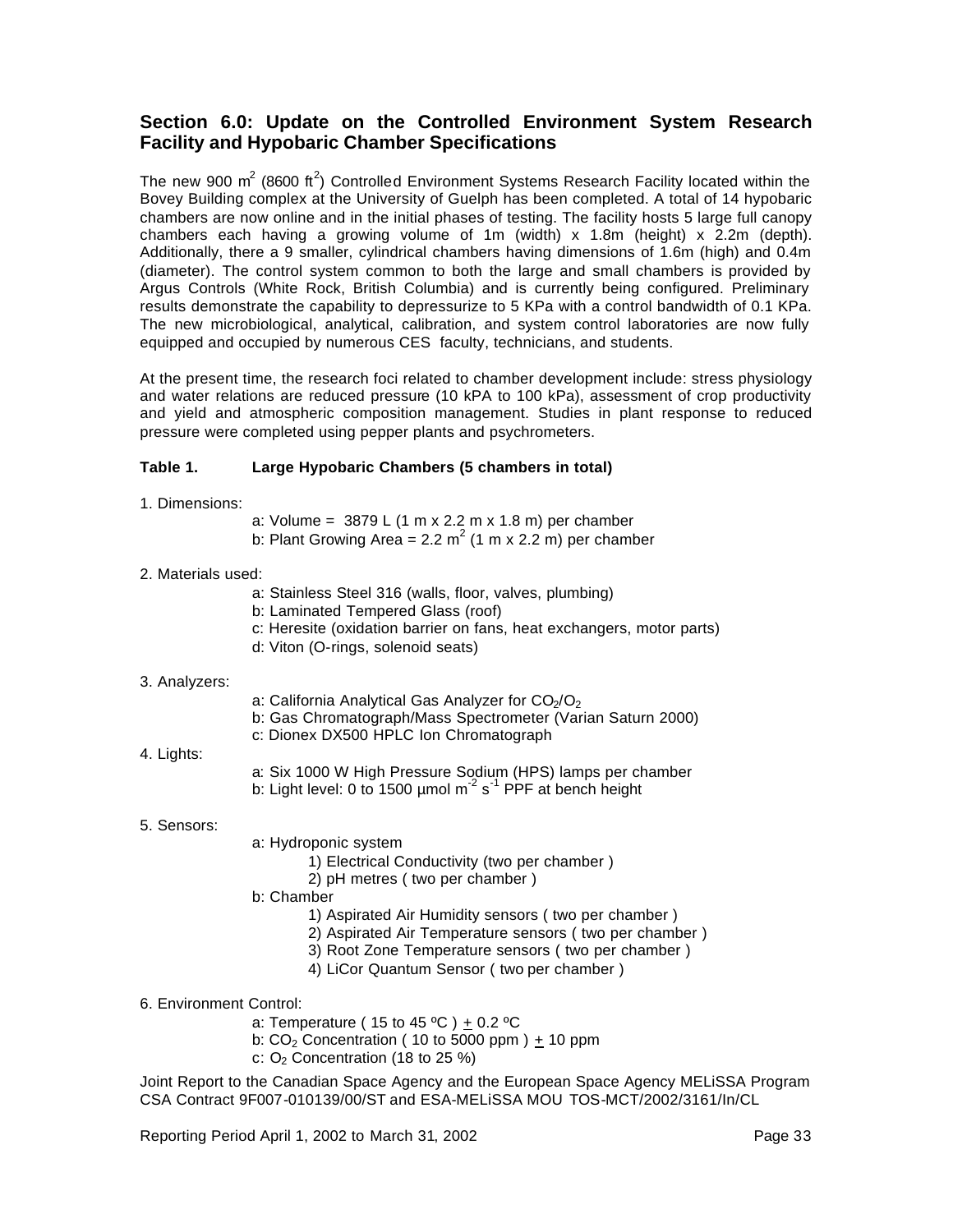- d: Relative Humidity (50% to 95%)  $\pm$  5%
- e: Pressure (5 kPa to 100 kPa)

# **Table 2. Small Hypobaric Chambers (9 chambers in total)**

- 1. Dimensions:
- a: Volume =  $245$  L (1.6 m high x 0.4 m diameter) per chamber
- b: Plant Growing Area =  $0.13 \text{ m}^2$  (0.4 m diameter) per chamber

#### 2. Materials used:

- a: Stainless Steel 316 (walls, floor, valves, plumbing)
- b: Acrylic (roof)
- c: Heresite (oxidation barrier on fans, heat exchangers, motor parts)
- d: Viton (O-rings, solenoid seats)

#### 3. Analyzers:

- a: California Analytical Gas Analyzer for  $CO<sub>2</sub>/O<sub>2</sub>$
- b: Gas Chromatograph/Mass Spectrometer (Varian Saturn 2000)
- c: Dionex DX500 HPLC Ion Chromatograph

#### 4. Lights:

- a: One 1000 W High Pressure Sodium (HPS) lamp per chamber
- b: Light level: 0 to 1500 µmol m<sup>-2</sup> s<sup>-1</sup> PPF at bench height

#### 5. Sensors:

- a: Aspirated Air Humidity sensors ( one per chamber )
- b: Aspirated Air Temperature sensors ( one per chamber )
- c: Root Zone Temperature sensors ( two per chamber )
- d: LiCor Quantum Sensor ( one per chamber )

## 6. Environment Control:

- a: Temperature ( 15 to 45  $^{\circ}$ C ) + 0.2  $^{\circ}$ C
- b:  $CO<sub>2</sub>$  Concentration (10 to 5000 ppm) + 10 ppm
- c:  $O<sub>2</sub>$  Concentration (18 to 25 %)
- d: Relative Humidity ( $50\%$  to  $95\%$ ) +  $5\%$
- e: Pressure (5 kPa to 100 kPa)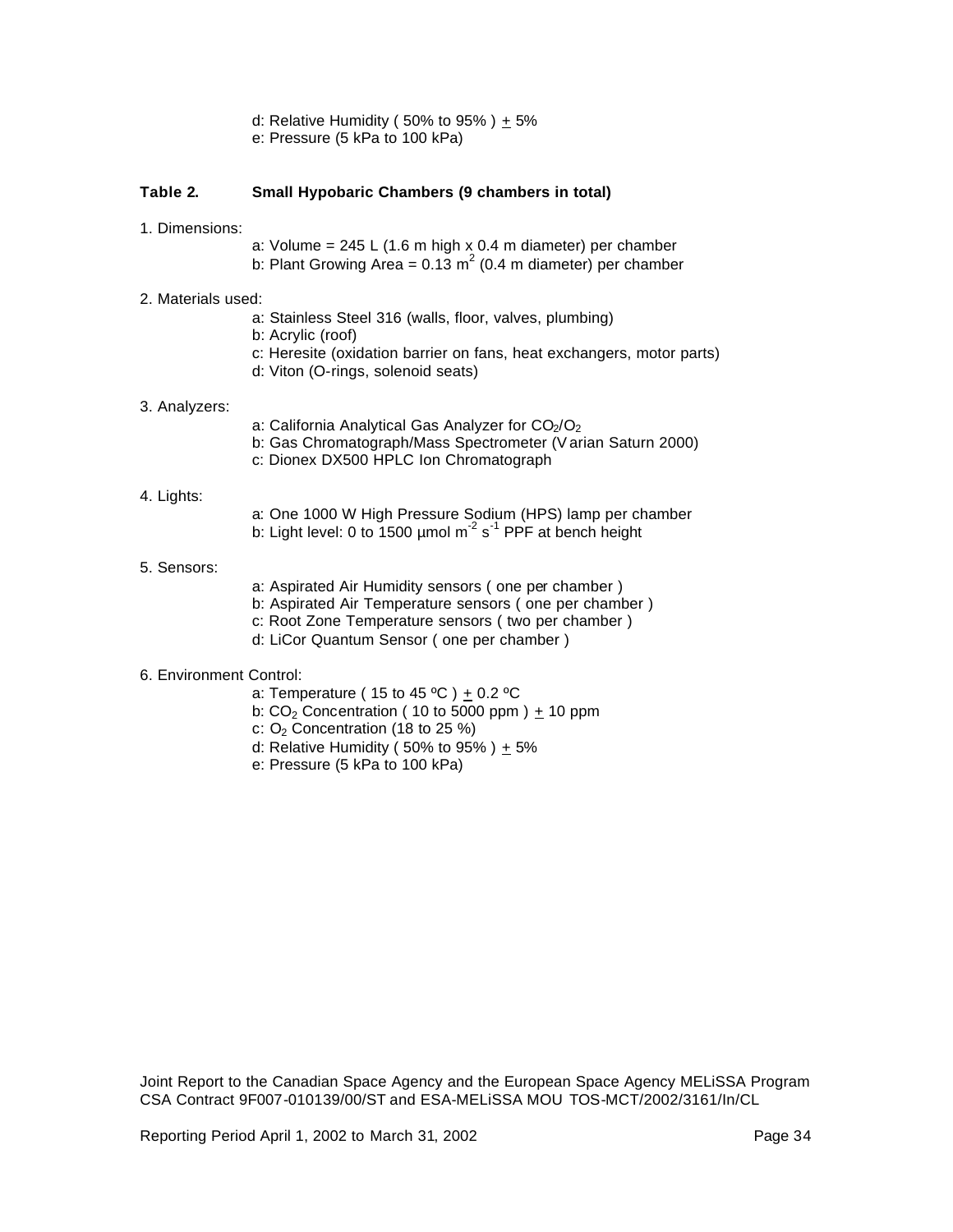# **Section 7.0: Acknowledgements References and Abbreviations**

The authors gratefully acknowledge the financial contributions of the Canadian Space Agency, the European Space Agency – MELiSSA program, the Ontario Centre for Research in Earth and Space Technology (CRESTech), the Natural Sciences and Engineering Research Council of Canada (NSERC) and the University of Guelph.

The authors would also like to thank the technical assistance of Jamie Lawson whose wizardry keeps our laboratory running smoothly. We are also greatly appreciative of our earlier collaborations with Dr. Jean Hunter and Dr. Ammar Olabi who provided the original menu costing and optimization algorithms mentioned in this paper.

# **References**

[1] Drysdale, A. E. (2001), "Life support trade studies involving plants," *Society of Automotive Engineers Technical Paper Series*, 2001-01-2362.

[2] Waters G.R., Olabi A., Hunter J.B., Dixon M.A., and Lasseur C. (2002), "Bioregenerative food system cost based on optimized menus for advanced life support," *Life Support and Biosphere Science*, 8, 199-210.

[3] Barta D.J., Tibbitts T.W., Bula R.J., and Morrow R.C. (1992), "Evaluation of light emitting diode characteristics for a space-based plant irradiation source," *Advances in Space Research*, 12, 141-149.

[4] Chun C. and Mitchell C.A. (1996), "Dynamic control of photosynthetic photon flux for lettuce production in CELSS," *Acta Horticulturae*, 440, 7-12.

[5] Stasiak M., Cote R., Dixon M.A., and Grodzinski B.L. (1998), "Increasing plant productivity in closed environments with inner canopy illumination," *Life Support and Biosphere Science,* 5, 175-181 .

[6] Bugbee B. (1991), "Determining the potential productivity of food crops in controlled environments," *Advances in Space Research*, 12, 85-95.

[7] Bugbee B. and Monje O. "The limits of crop productivity: Theory and validation," *BioScience*, 42, 494-502.

[8] Salisbury F.B., Gitelson J.I., and Lisovsky G.M. (1997), "Bios-3: Siberian experiments in bioregenerative life support," *BioScience*, 47, 575-585.

[9] Wheeler R. M. (1996), "Gas balance in a plant based CELSS," in *Plants in Space Biology*, H. Suge (ed.), Tohoku University: Institute of Genetic Ecology.

[10] Barta D. and Henderson K. (1998), "Performance of wheat for air revitalization and food production during the Lunar-Mars Life Support Test Project Phase III test," *Society of Automotive Engineers Technical Paper Series*, 981704.

[11] Stasiak M, Waters G.R.C., Zheng Y., Gridzinski B., and Dixon M.A. (2003), "Integrated multicropping of beet and lettuce and its effect on atmospheric stability," *SAE Technical Paper Series*, (In review).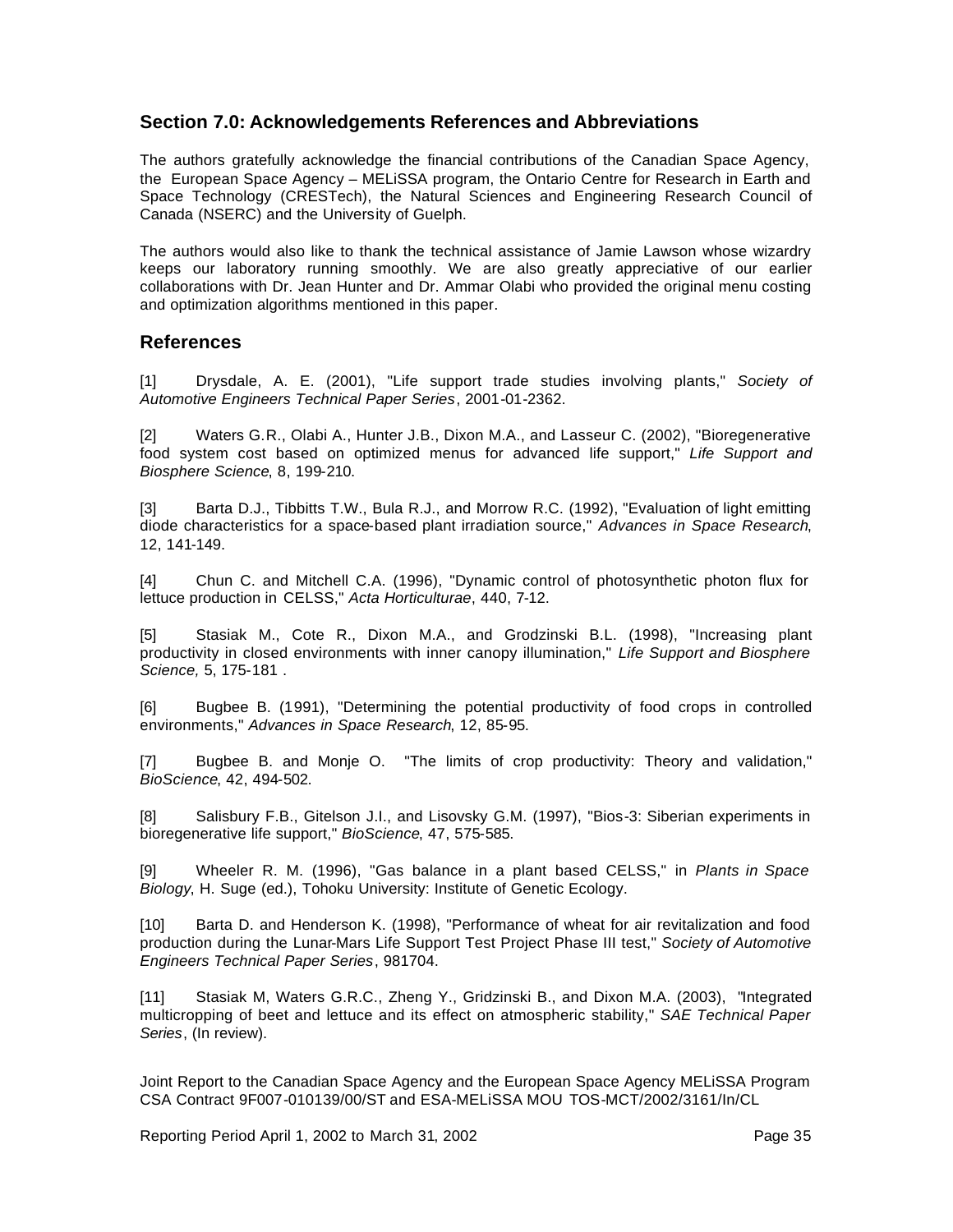[12] Dixon M.A., Grodzinski B., Cote R., and Stasiak M. (1997), "Sealed environment chamber for canopy light interception and trace hydrocarbon analyses," *Advances in Space Research*, 24, 271-280.

[13] Causton D.R. and Venus J.C. (1981), *The biometry of plant growth*, London: Edward Arnold.

[14] Venables W.N. and Ripley B.D. (1999), *Modern applied statistics with S-Plus*, New York: Springer.

[15] Waters G.C.R. (2002), *Dynamic modeling of the higher plant chamber as a component of bioregenerative life support systems*, - Ph.D. Dissertation, University of Guelph, Guelph, Ontaio CANADA.

[16] Drysdale A. and Hanford A.J. (1999), "Advanced life support systems modeling and analysis project: baseline values and assumptions document," NASA - Johnson Space Centre, Houston, Texas.

# **Acronyms**

**AQY –** Apparent Quantum Yield

- **B** Parameter estimate in Gompertz function
- **ßo –** Model intercept
- **ß1 –** Model slope

**BR -** Bioregenerative

**DCG –** Daily Carbon Gain

**e -** a vector of model errors

**EC –** Electrical Conductivity

**ESM –** Equivalent System Mass

**ESMBR / ESMPC -** Equivalent System Mass of Bioregenerative (BR) and Physico-Chemical (PC) life support systems

**dwb** – dry weight basis

**H –** Number of additional labour hours per day in a staged production scenario

**K** - Parameter estimate in Gompertz function

**NCER –** Net Carbon Exchange Rate

**PPF** – Photosynthetic Photon Flux

**S** – Parameter estimate in Gompertz function